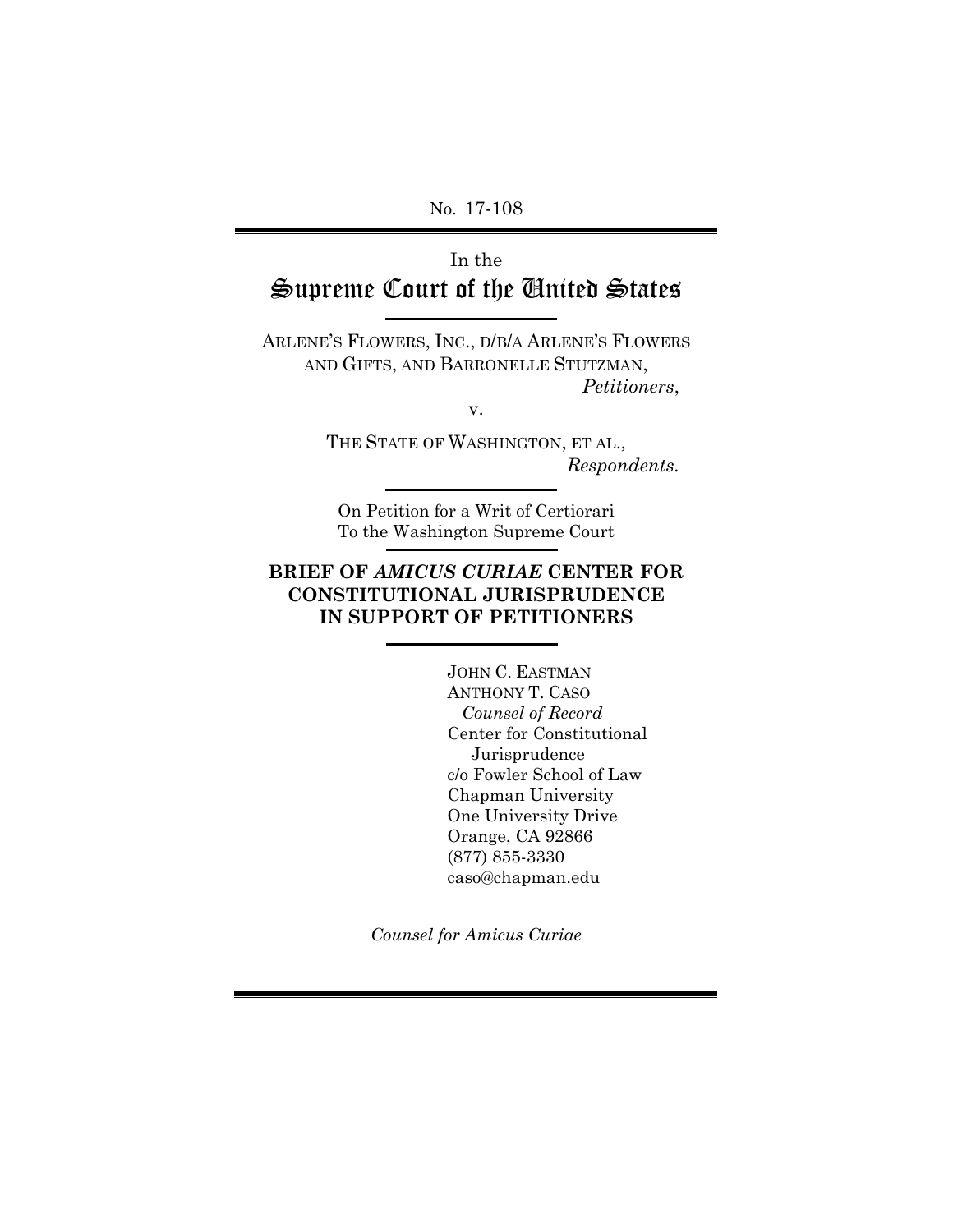#### **QUESTIONS PRESENTED**

Barronelle Stutzman is a floral design artist. The Washington Supreme Court held that she engaged in sexual orientation discrimination under the Washington Law Against Discrimination ("WLAD") by respectfully declining to create custom floral arrangements celebrating the same-sex marriage of a longtime customer based on a conflict with her sincerely held religious beliefs. As a result, it affirmed the trial court's award of civil penalties, damages, and attorneys' fees and costs against Barronelle's business and against her personally.

The Washington Supreme Court found no violation of the First Amendment because it deemed Barronelle's creation of artistic expression to be conduct that is not "inherently expressive," and thus incapable of implicating the freedom of speech or the free exercise of religion. This reasoning conflicts with the precedent of this Court and the Second, Fifth, Sixth, Ninth, Tenth, and Eleventh Circuits.

The questions presented are:

1. Whether the creation and sale of custom floral arrangements to celebrate a wedding ceremony is artistic expression, and if so, whether compelling their creation violates the Free Speech Clause.

2. Whether the compelled creation and sale of custom floral arrangements to celebrate a wedding and attendance of that wedding against one's religious beliefs violates the Free Exercise Clause.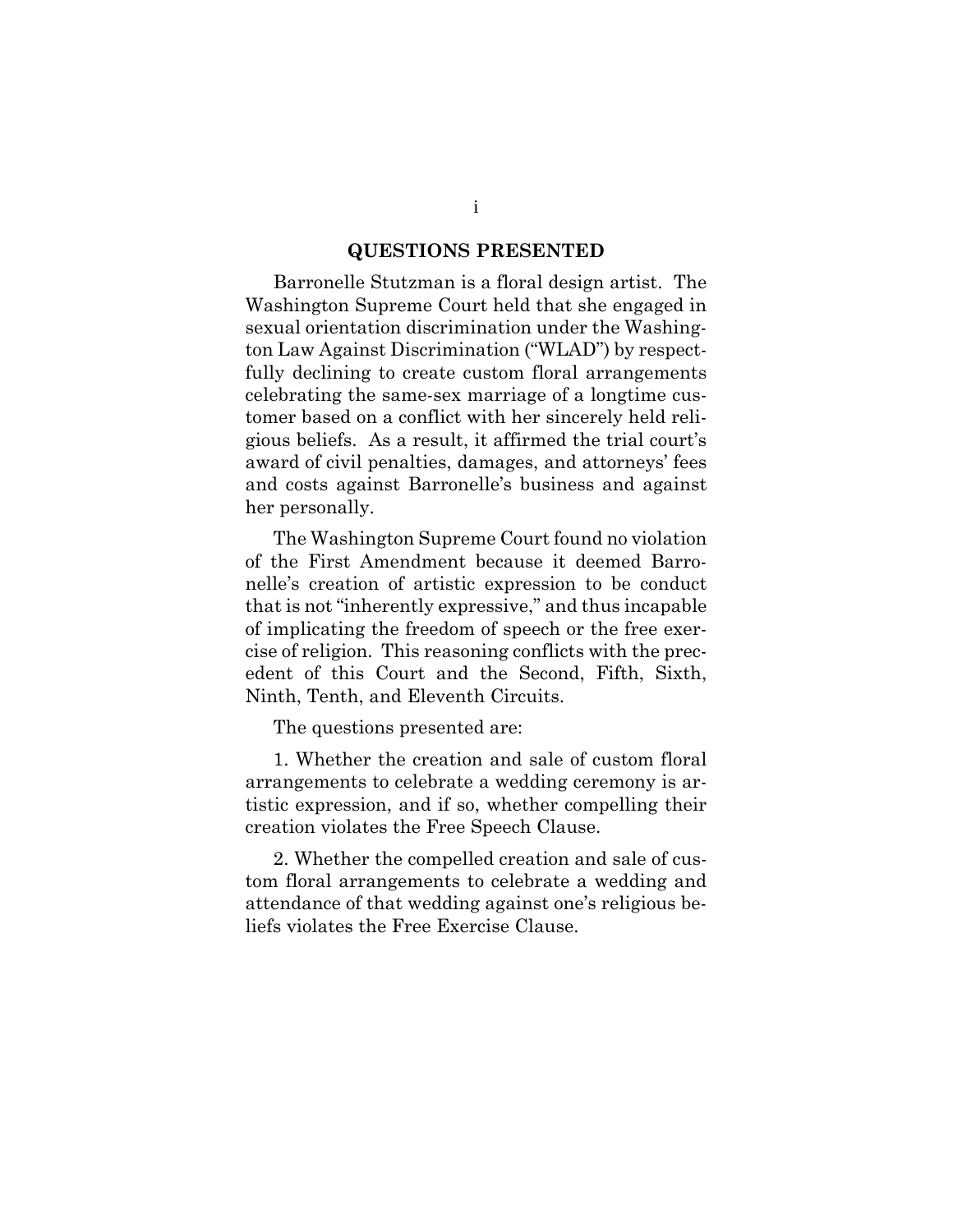## **TABLE OF CONTENTS**

|    |                                                                                                                                                                                                                 | INTEREST OF AMICUS CURIAE1                                                                                                                          |  |  |
|----|-----------------------------------------------------------------------------------------------------------------------------------------------------------------------------------------------------------------|-----------------------------------------------------------------------------------------------------------------------------------------------------|--|--|
|    |                                                                                                                                                                                                                 |                                                                                                                                                     |  |  |
|    |                                                                                                                                                                                                                 | REASONS FOR GRANTING REVIEW 3                                                                                                                       |  |  |
| L. | This Court Should Grant Review of This<br>Case to Consider Whether Religious<br>Exercise (Practicing the Tenets of One's<br>Faith) Is Protected by the Free Exercise<br>Clause of the First Amendment3          |                                                                                                                                                     |  |  |
| П. | The Original Understanding of the Free<br>Exercise Clause at the Time of the<br>Ratification of the First Amendment Was a<br><b>Broad Prohibition of Government</b><br>Compulsion to Violate Religious Beliefs7 |                                                                                                                                                     |  |  |
|    | $\mathbf{A}$                                                                                                                                                                                                    | The higher duty rationale supports<br>an interpretation of the Free Exercise<br>Clause as prohibiting government<br>compulsion to violate religious |  |  |
|    | <b>B.</b>                                                                                                                                                                                                       | The record of the First Congress<br>supports an interpretation of the<br>Free Exercise Clause as prohibiting<br>government compulsion to violate    |  |  |
|    | C.                                                                                                                                                                                                              | The Oath Clause supports an<br>interpretation of the Free Exercise<br>Clause as prohibiting government                                              |  |  |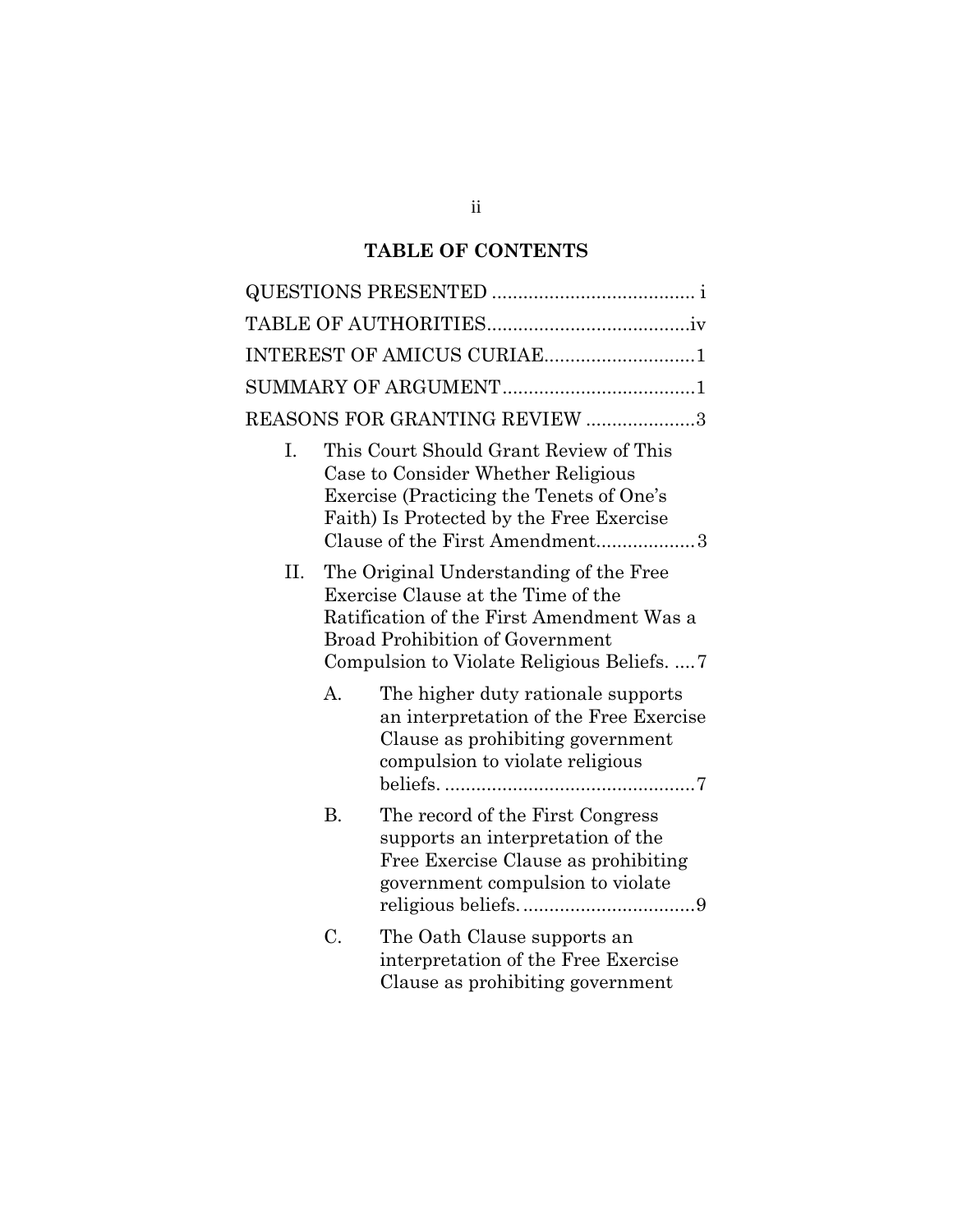|             | compulsion to violate religious                                                                                                                                                        |  |
|-------------|----------------------------------------------------------------------------------------------------------------------------------------------------------------------------------------|--|
| D.          | Historical practices at the time of the<br>founding support an interpretation of<br>the Free Exercise Clause as<br>prohibiting government compulsion<br>to violate religious beliefs13 |  |
|             | III. State Courts Authorizing Punishment of<br>Businesses and Individual for Adherence to<br>Faith Based on the <i>Elane Photography</i><br>Decision Perpetuate Errors of the New      |  |
| $A_{\cdot}$ | The New Mexico Supreme Court<br>misconstrued this Court's precedents<br>on the First Amendment's protection<br>against compelled speech. 16                                            |  |
| В.          | The New Mexico Supreme Court<br>failed to recognize commercial<br>photographers as constitutionally<br>protected speakers in their own                                                 |  |
|             |                                                                                                                                                                                        |  |

# iii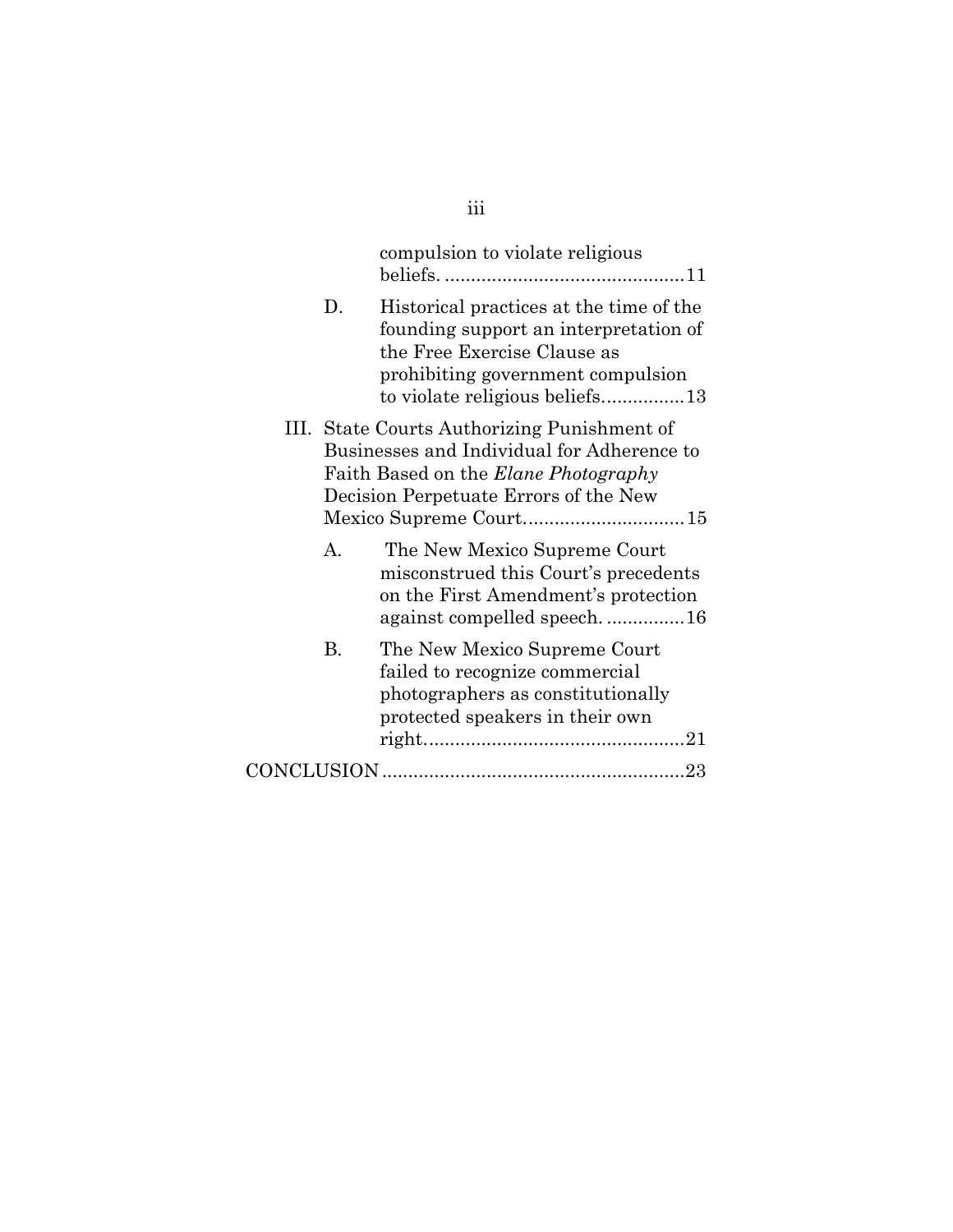## **TABLE OF AUTHORITIES**

## **Cases**

| Am. Civil Liberties Union of Ill. v. Alvarez,                                           |
|-----------------------------------------------------------------------------------------|
| Brown v. Hot, Sexy, Safer Productions, Inc.,                                            |
| Burwell v. Hobby Lobby,                                                                 |
| Christian Legal Society v. Martinez,                                                    |
| City of Boerne v. Flores,                                                               |
| Cmty. for Creative Non-Violence v. Reid,                                                |
| Combs v. Homer-Center School Dist.,                                                     |
| Elane Photography LLC v. Willock,<br>309 P.3d 53 (N.M. 2013) 3, 15, 17                  |
| Employment Division v. Smith,                                                           |
| Glik v. Cunniffe,                                                                       |
| Henderson v. Kennedy,                                                                   |
| Hobby Lobby Stores, Inc. v. Sebelius,                                                   |
| Hosanna-Tabor Evangelical Lutheran Church and<br>School v. Equal Employment Opportunity |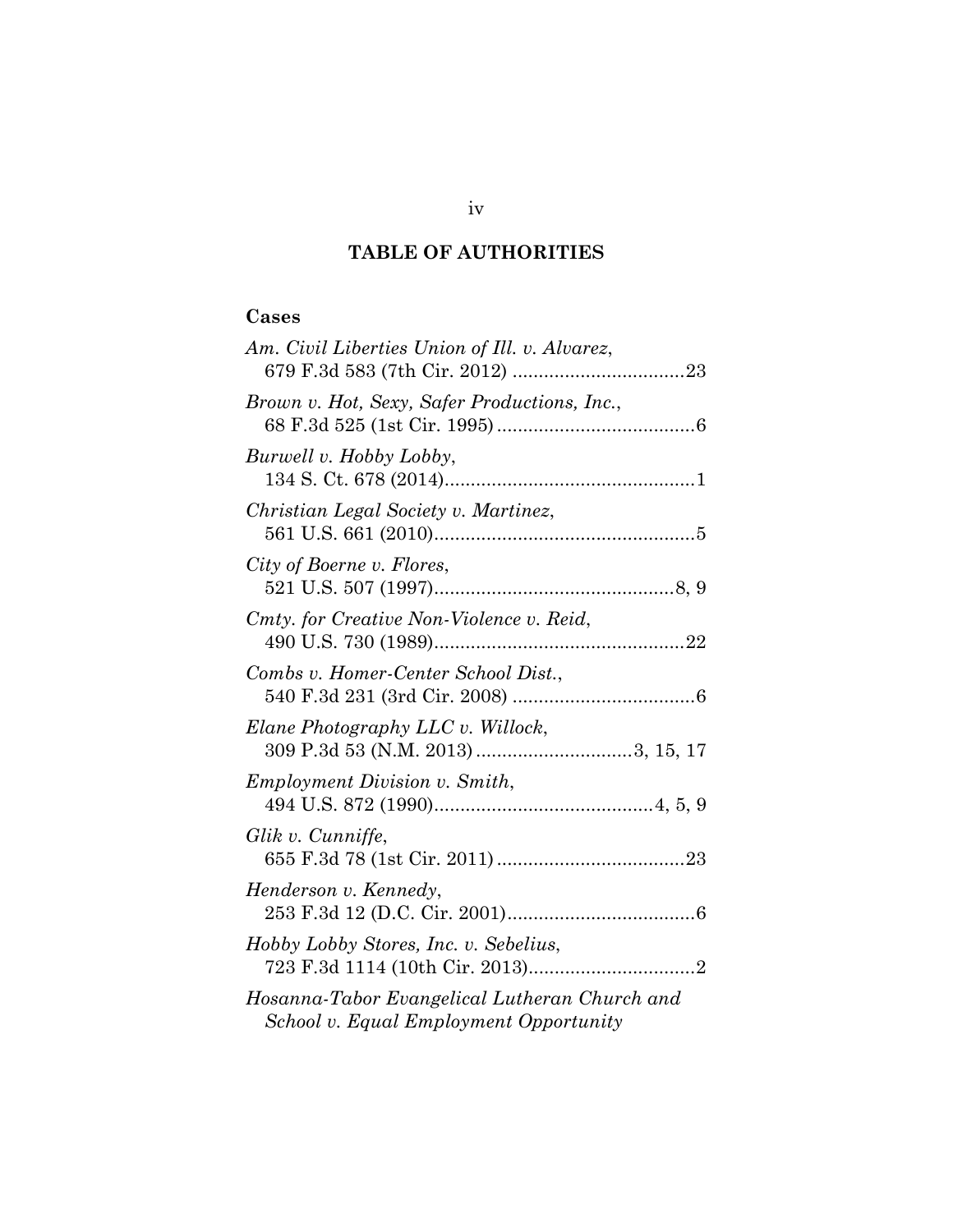| Commission,                          |  |                                                                                             |  |
|--------------------------------------|--|---------------------------------------------------------------------------------------------|--|
| of California,                       |  | Jimmy Swaggart Ministries v. Board of Equalization                                          |  |
| Keller v. State Bar of Cal.,         |  |                                                                                             |  |
|                                      |  | Kissinger v. Board of Trustees of Ohio State<br>University, College of Veterinary Medicine, |  |
| Knight v. Conn Dep't of Pub. Health, |  |                                                                                             |  |
|                                      |  | Lukumi Babalu Aye, Inc. v. City of Hialeah,                                                 |  |
|                                      |  | Miami Herald Publishing Co. v. Tornillo,                                                    |  |
| Moxley v. Town of Walkersville,      |  |                                                                                             |  |
|                                      |  | National Endowment for the Arts v. Finley,                                                  |  |
| New York Times Co. v. Sullivan,      |  |                                                                                             |  |
| Reynolds v. United States,           |  |                                                                                             |  |
| Riley v. Nat'l Fed'n of the Blind,   |  |                                                                                             |  |
| Rights, Inc.,                        |  | Rumsfeld v. Forum for Academic & Institutional                                              |  |
|                                      |  |                                                                                             |  |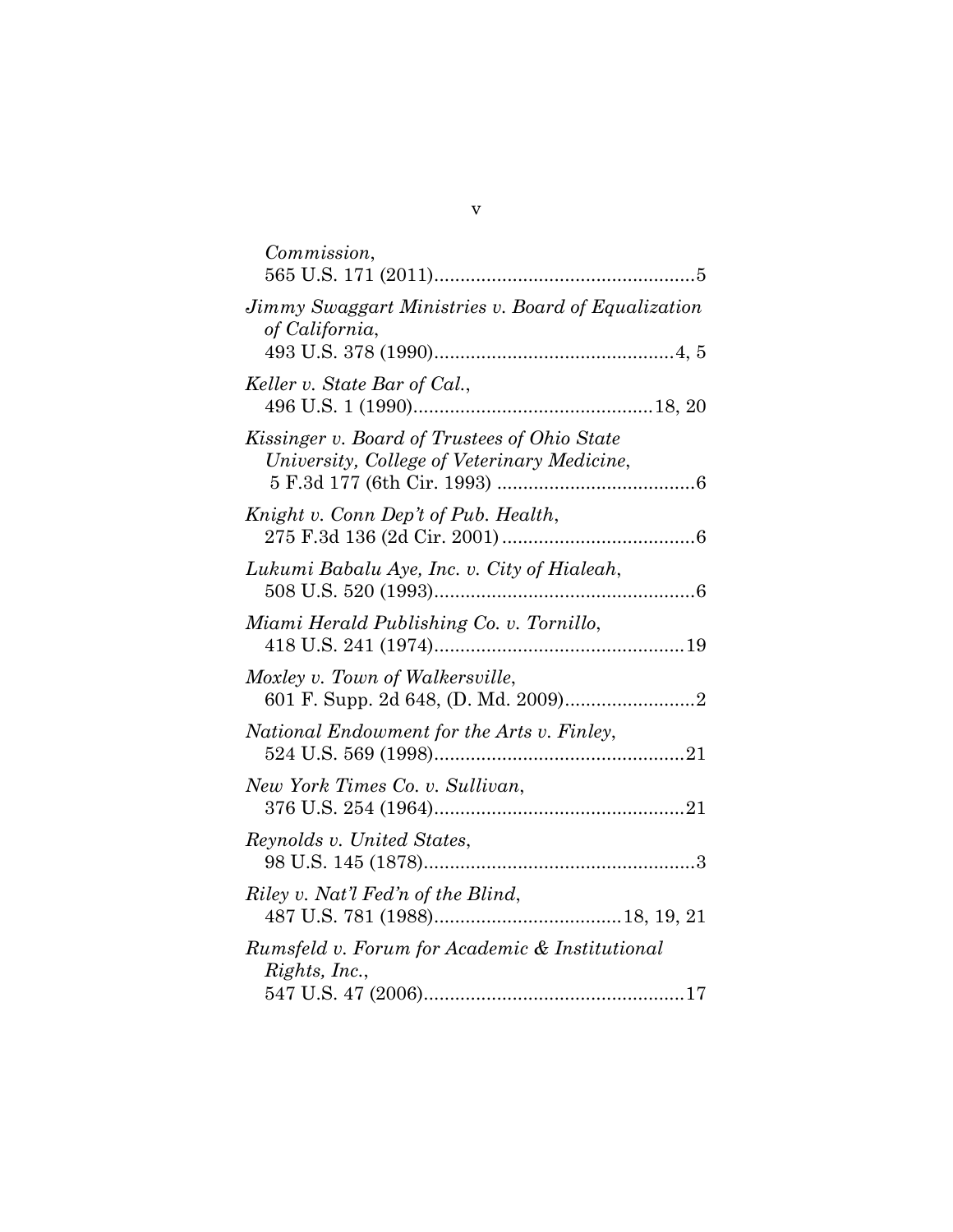| Sherbert v. Verner,                                                           |
|-------------------------------------------------------------------------------|
| Simon & Schuster, Inc. v. Members of the N.Y. State<br>Crime Victims Bd.,     |
| Stormans, Inc. v. Wiesman,<br>794 F.3d 1064 (9th Cir. 2015), cert. denied 136 |
| Town of Greece v. Galloway,                                                   |
| Turner Broad. Sys., Inc. v. FCC,                                              |
| United States v. Stevens,                                                     |
| Watchtower Bible and Tract Society v. Village of<br>Stratton,                 |
| West Virginia State Board of Education v. Barnette,                           |
| Wisconsin v. Yoder,                                                           |
| Wooley v. Maynard,                                                            |
| <b>Statutes</b>                                                               |
|                                                                               |
| <b>Other Authorities</b>                                                      |
|                                                                               |
| Clarke, Graham, The Photograph (1997)22                                       |
|                                                                               |

# vi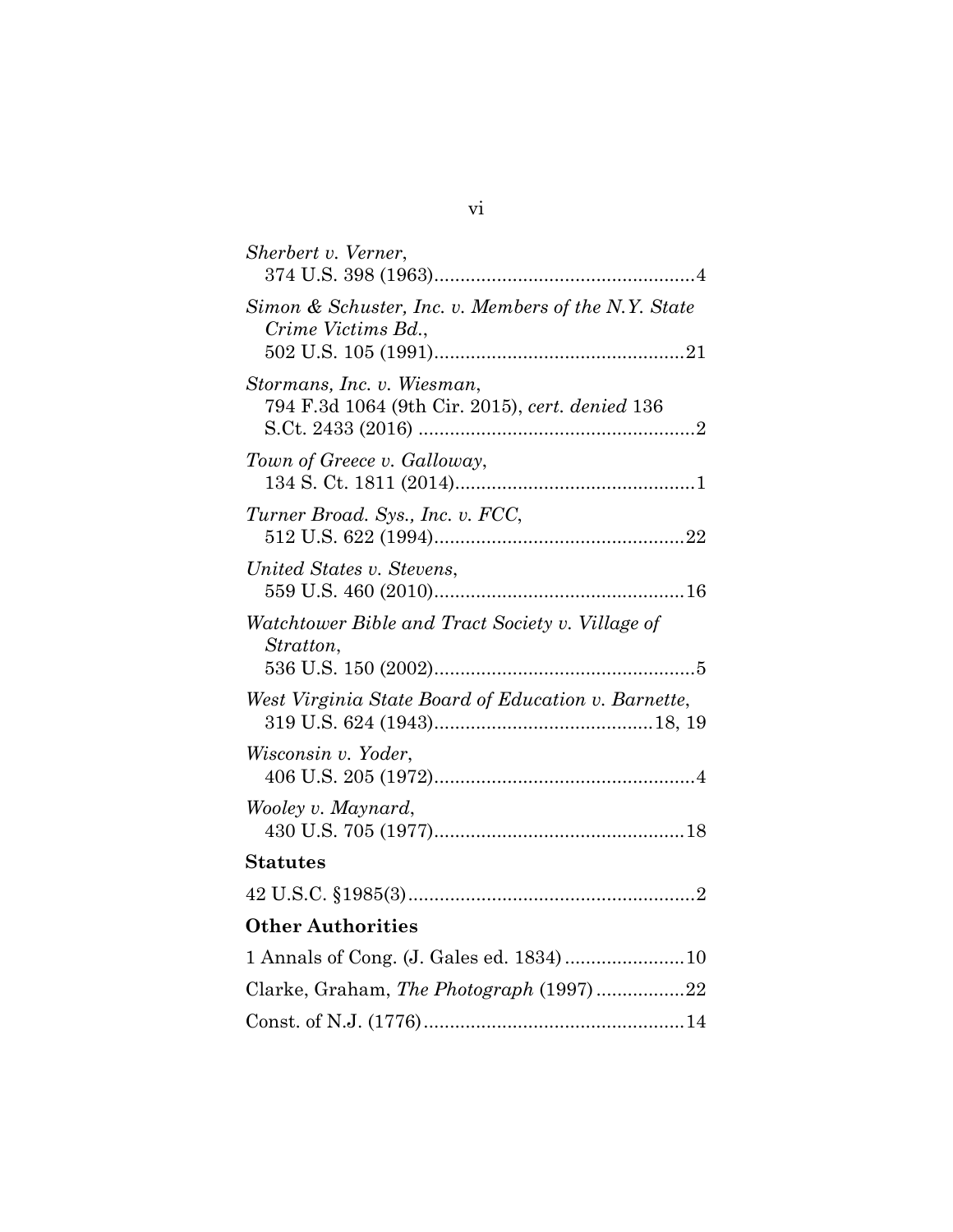| Hirst, Margaret E., THE QUAKERS IN PEACE AND WAR,                                                                                                                                               |
|-------------------------------------------------------------------------------------------------------------------------------------------------------------------------------------------------|
| Kohn, Stephen M., JAILED FOR PEACE, THE HISTORY<br>OF AMERICAN DRAFT LAW VIOLATORS 1658-1985                                                                                                    |
| Letter from James Madison to Edmund Pendleton, 8<br>THE DOCUMENTARY HISTORY OF THE RATIFICATION<br>OF THE CONSTITUTION, (John P. Kaminski, et al.<br>eds. (Univ. of Virginia Press (2009))12    |
| Madison, J., Memorial and Remonstrance Against<br>Religious Assessments (1785), reprinted in 5 THE<br>FOUNDERS CONSTITUTION (Phillip Kurland<br>and Ralph Lerner, eds.) (Univ. of Chicago Press |
|                                                                                                                                                                                                 |
| McConnell, Michael W., The Origins and Historical<br>Understanding of Free Exercise of Religion, 103                                                                                            |
|                                                                                                                                                                                                 |
| Proclamation issued January 25, 1777 in GEORGE<br>WASHINGTON, A COLLECTION, W. B. Allen (Liberty                                                                                                |
| William Penn, The Great Case for Liberty of<br>Conscience (1670) in WILLIAM PENN, THE POLITICAL<br>WRITINGS OF WILLIAM PENN, introduction and<br>annotations by Andrew R. Murphy (Indianapolis: |
| Rules                                                                                                                                                                                           |
|                                                                                                                                                                                                 |
|                                                                                                                                                                                                 |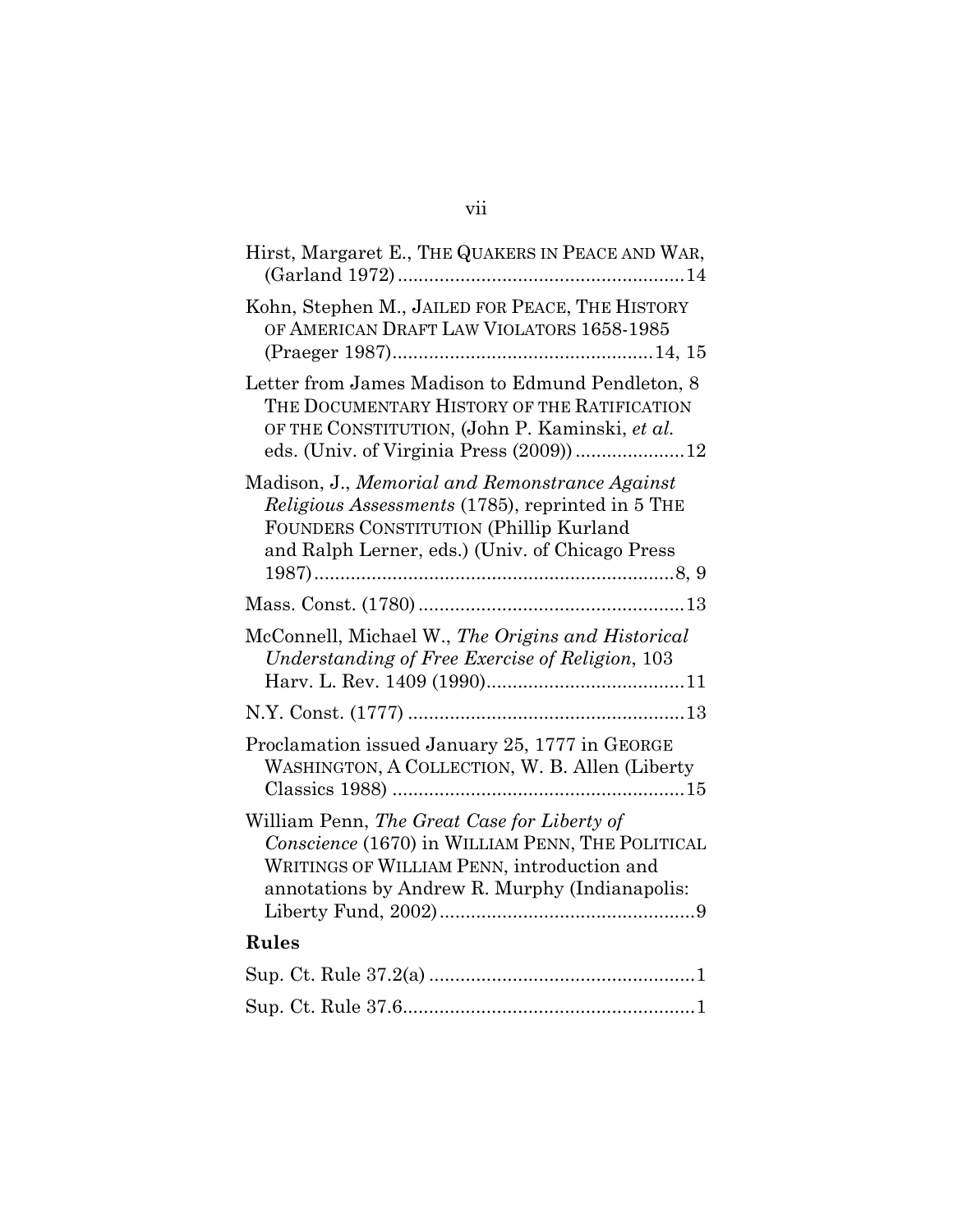# **Constitutional Provisions** U.S. Const., Art. VI ................................................... 12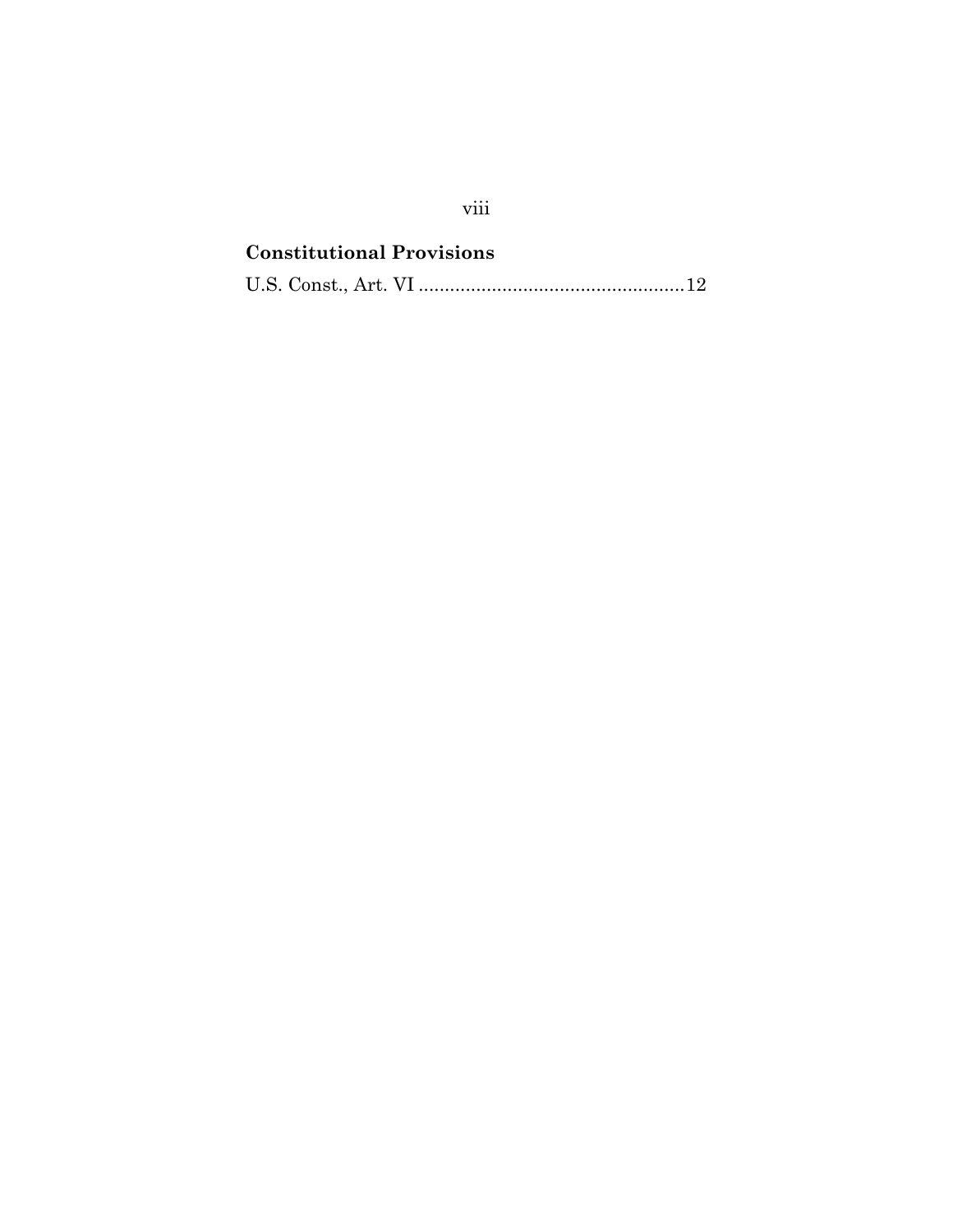#### **INTEREST OF AMICUS CURIAE1**

The Center for Constitutional Jurisprudence is the public interest law arm of the Claremont Institute, whose stated mission is to restore the principles of the American founding to their rightful and preeminent authority in our national life. This includes the principle at issue in this case that the state may not compel individual citizens to violate the dictates of their religious faith. The Center has previously participated in a number of cases before this Court of constitutional significance addressing religious liberty, including *Burwell v. Hobby Lobby*, 134 S. Ct. 678 (2014) and *Town of Greece v. Galloway*, 134 S. Ct. 1811 (2014).

#### **SUMMARY OF ARGUMENT**

Barronelle Stutzman does *not* discriminate in choosing her customers because of their sexual orientation. Mrs. Stutzman, on behalf of her business, Arlene's Flowers, designed and created thousands of dollars worth of floral arrangements for Robert Ingersoll over an approximately nine-year period before this case. Mrs. Stutzman prepared those arrangements for Ingersoll knowing that he was gay and that the flowers were for his same-sex partner, Curt Freed. However, because of her sincerely held Christian belief about marriage, she does not – and cannot – use her floral artistry to design custom arrangements to

 $\overline{a}$ 

<sup>1</sup> Pursuant to Rule 37.2(a), all parties were notified of and have consented to the filing of this brief. In accordance with Rule 37.6, counsel affirms that no counsel for any party authored this brief in whole or in part and that no person or entity other than *amici* made a monetary contribution to fund the preparation and submission of this brief.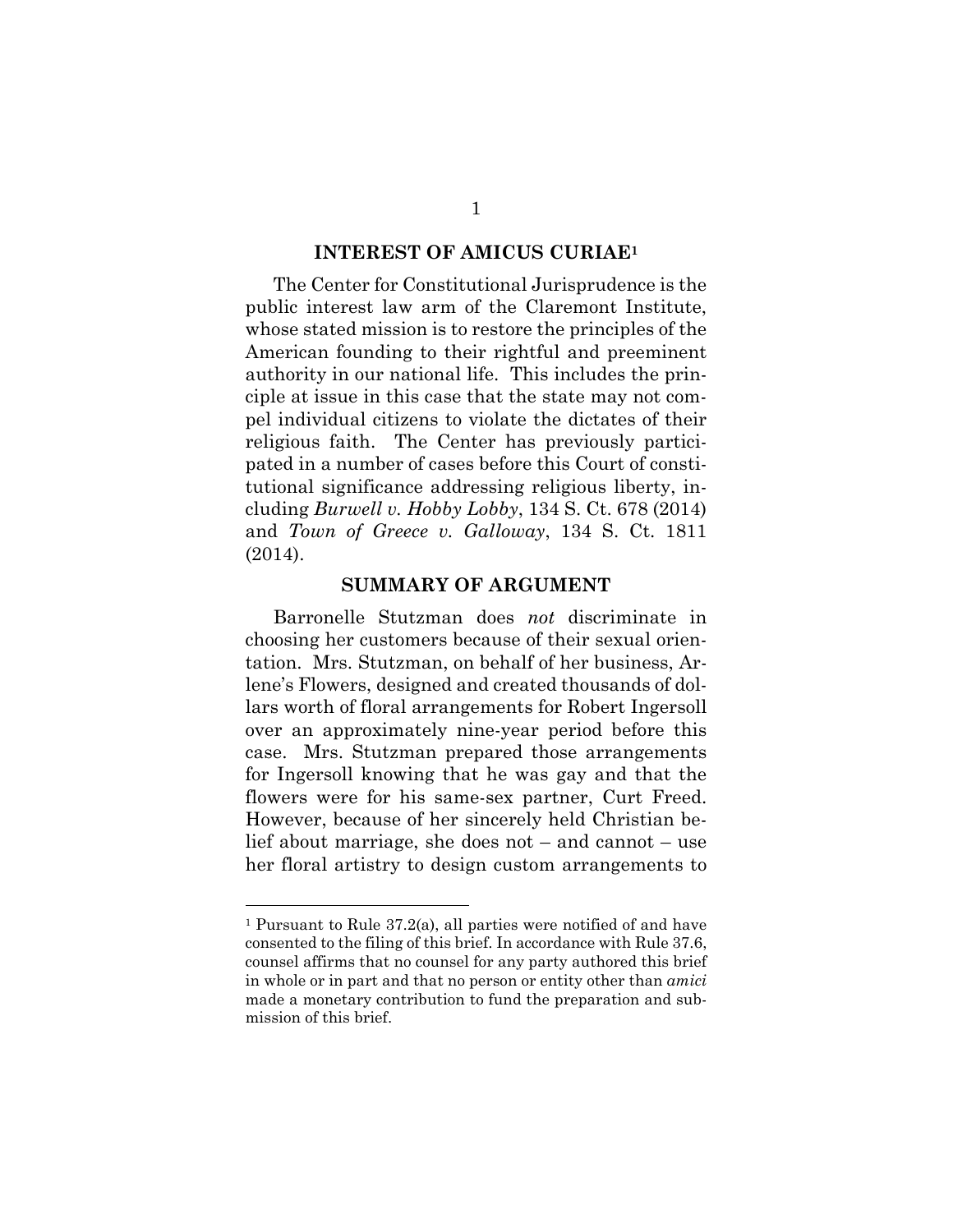celebrate the event of a same-sex marriage and, thereby, participate in the ceremony.

But, the State of Washington has made it illegal for Mrs. Stutzman to practice her faith. Her choice is between "abiding by [her] religion or saving [her] business." *Hobby Lobby Stores, Inc. v. Sebelius*, 723 F.3d 1114, 1156 (10th Cir. 2013, Gorsuch, J., concurring) (*aff'd sub nom. Burwell v. Hobby Lobby Stores, Inc.*, 134 S. Ct. 2751, 189 L. Ed. 2d 675 (2014)). The State of Washington may believe Mrs. Stutzman's religious views are offensive. But, as then Judge Gorsuch noted in his concurring opinion in the Tenth Circuit's *Hobby Lobby* decision, "no one disputes that they *are* sincerely held religious beliefs. This isn't the case, say, of a wily businessman seeking to use an insincere claim of faith as cover to avoid a financially burdensome regulation." *Id*. (emphasis in original).

The State of Washington and other respondents have decided to punish this honest exercise of religious faith. Some lower courts are taking notice of such conspiracies against an individual's "equal privileges and immunities under the law" (42 U.S.C.  $$1985(3)$  – at least with respect to non-Christian religions. *See Moxley v. Town of Walkersville*, 601 F. Supp. 2d 648, 662–64 (D. Md. 2009). Washington's recent actions against Mrs. Stutzman and other religious objectors (*See Stormans, Inc. v. Wiesman*, 794 F.3d 1064 (9th Cir. 2015), *cert. denied* 136 S.Ct. 2433 (2016)), and the decisions of other state courts imposing penalties on the exercise of religion show that this problem is wide-spread and requires this Court's attention.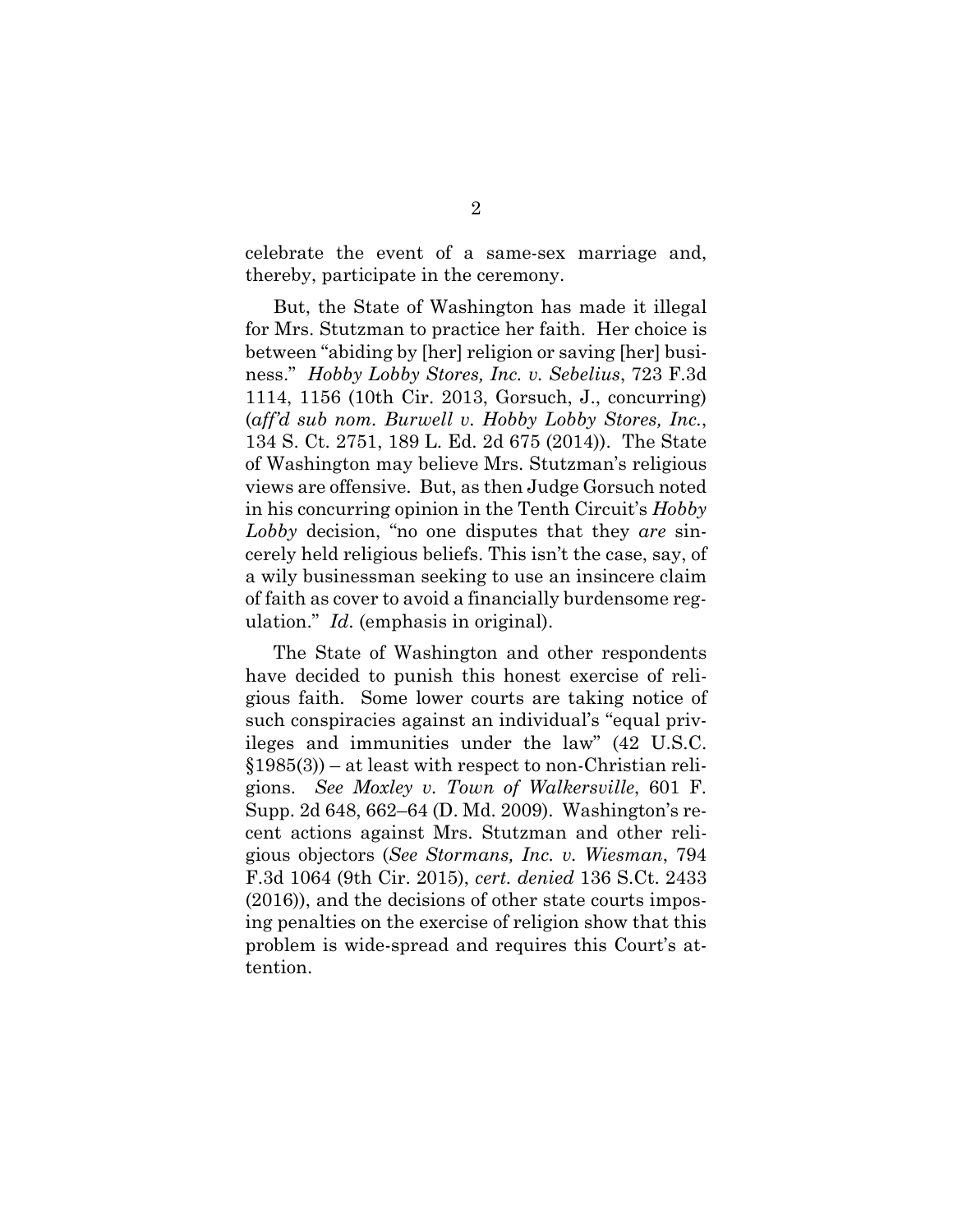Religion, as understood by the Founders and as practiced today, is a way of life. This is true of Christianity, Islam, Judaism, and other religions as well. Religious belief informs our every action, both in business and private interactions. The Founders understood this and their practices inform the original understanding of the Religion Clauses of the First Amendment. Free exercise meant that in the absence of a compelling interest, the government may not compel people of faith to take actions in violation of their religious beliefs.

State courts rely extensively on the New Mexico decision in *Elane Photography LLC v. Willock*, 309 P.3d 53 (N.M. 2013), to support rulings against artists who refuse to use their art to speak in favor of samesex marriage. The New Mexico court in that decision, however, misread this Court's rulings on compelled speech and erroneously ruled that commercial activity robs an expressive work of its First Amendment Protection. Review by this Court is necessary to correct these errors so other state courts no longer rely on this flawed ruling.

#### **REASONS FOR GRANTING REVIEW**

**I. This Court Should Grant Review of This Case to Consider Whether Religious Exercise (Practicing the Tenets of One's Faith) Is Protected by the Free Exercise Clause of the First Amendment.** 

This Court's own First Amendment religious liberty jurisprudence has experienced major shifts in what the Court views as protected by the First Amendment. In *Reynolds v. United States*, 98 U.S. 145, 163-64 (1878), the Court adopted what it believed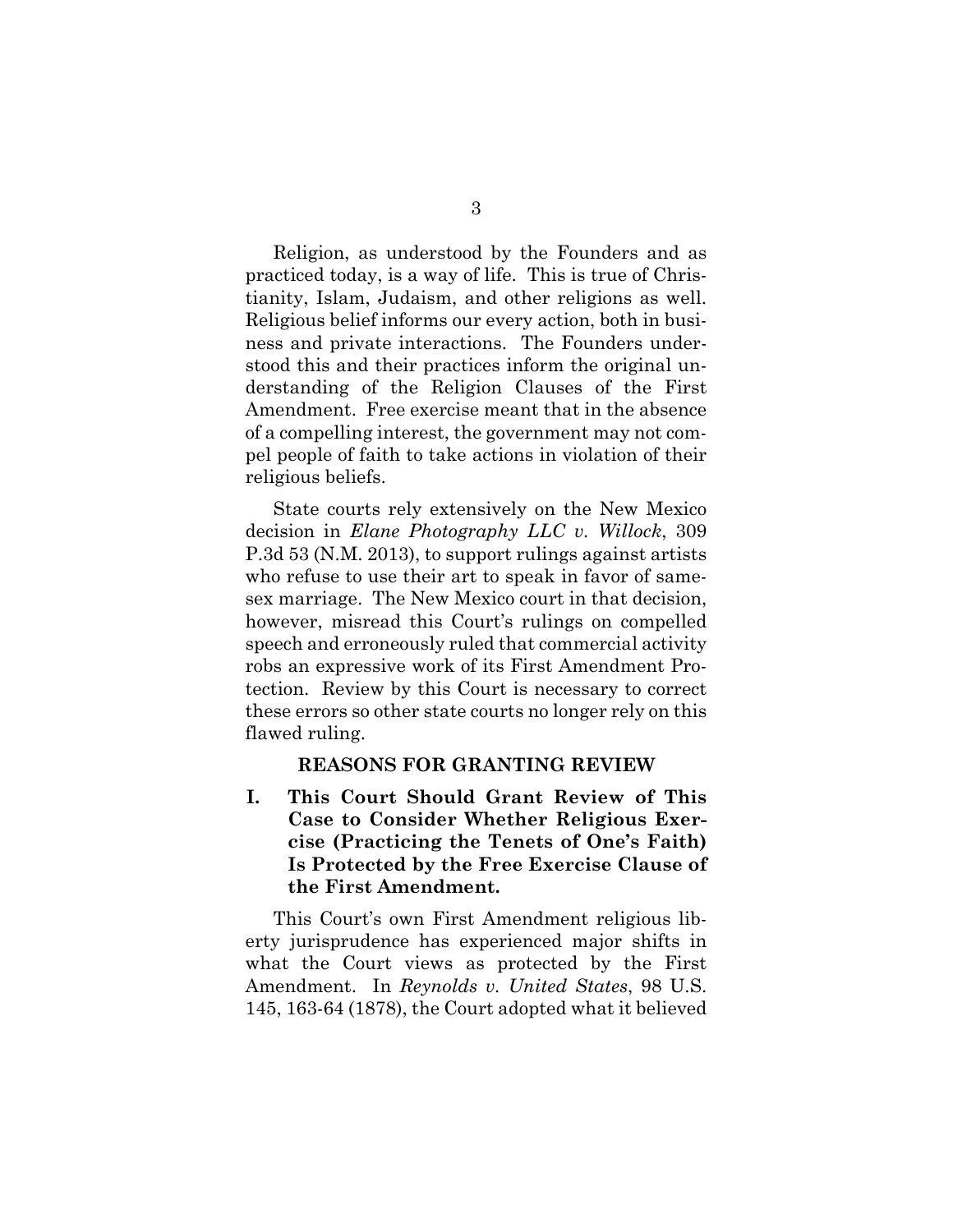was the Jeffersonian position that the Free Exercise Clause protected only "mere opinion," but left the legislature free "to reach actions which were in violation of social duties or subversive of good order."

A century later, this Court ruled that "there are areas of conduct protected by the Free Exercise Clause of the First Amendment and thus beyond the power of the State to control, even under regulations of general applicability." *Wisconsin v. Yoder*, 406 U.S. 205, 220 (1972). In other cases, this Court ruled that a state must prove a "compelling state interest," and demonstrate that its regulation is narrowly tailored to further that interest, to defeat a religious conscience claim. *Sherbert v. Verner*, 374 U.S. 398, 406 (1963).

Less than two decades after the decision in *Yoder*, however, this Court retreated from the position that the Free Exercise Clause protects the individual liberty to live out one's faith, to a position closer to its opinion in *Reynolds*. In *Employment Division v. Smith*, 494 U.S. 872, 882 (1990), the Court ruled that a state law does not implicate the Free Exercise Clause so long as the law is facially neutral and it does not specifically target religion. Yet in the same term that *Smith* was decided, this Court cited *Yoder* for the proposition that "'[a] regulation neutral on its face may, in its application, nonetheless offend the constitutional requirement for governmental neutrality if it unduly burdens the free exercise of religion.'" *Jimmy Swaggart Ministries v. Board of Equalization of California*, 493 U.S. 378, 384 (1990). In 2002, this Court struck down a licensing ordinance that restricted door-to-door canvassing, recognizing that exercise of religion requires action beyond the four walls of a house of worship. This Court noted: "It is more than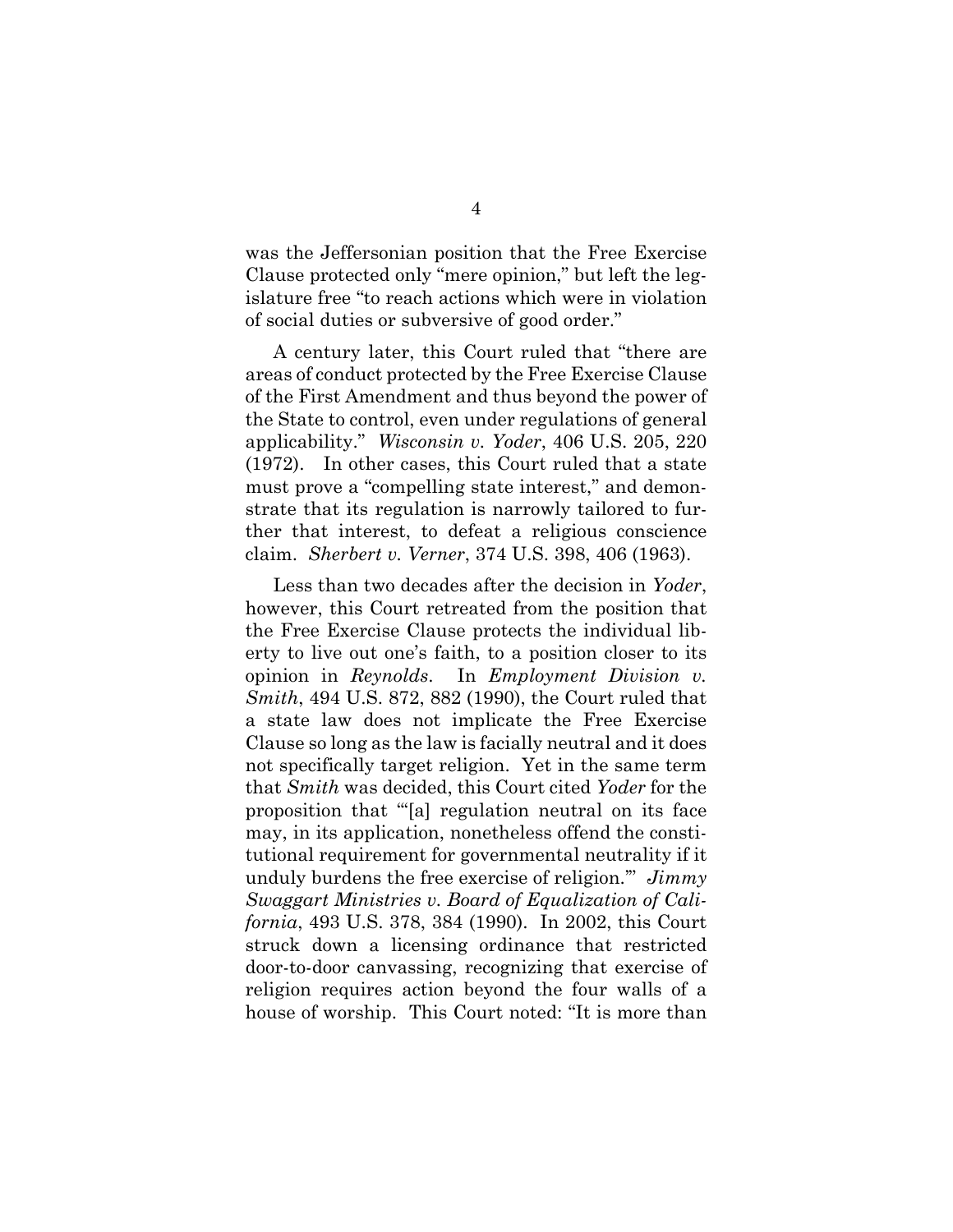historical accident that most of these cases [striking down restrictions on door-to-door canvassing] involved First Amendment challenges brought by Jehovah's Witnesses, *because door-to-door canvassing is mandated by their religion*." *Watchtower Bible and Tract Society v. Village of Stratton*, 536 U.S. 150, 160 (2002) (emphasis added).

In 2010, this Court seemingly switched directions again and upheld a state university rule interfering with the Christian Legal Society's membership and officer selection because the university rule was one of "general application." *Christian Legal Society v. Martinez*, 561 U.S. 661, 697 n.27 (2010).

In *Hosanna-Tabor Evangelical Lutheran Church and School v. Equal Employment Opportunity Commission*, 565 U.S. 171 (2011), however, the Court rejected the idea that a rule of "general applicability" could be applied against a church, to force it to rehire a teacher. The Court held that, although the Americans with Disabilities Act was undoubtedly a neutral law of general applicability, "government interference with an internal church decision" was unconstitutional. *Id*. at 190.

As noted, the ruling in *Smith* cannot be reconciled with the earlier decision in *Yoder* (a decision that the Court relied on the same term that it issued *Smith* to review a state regulation challenged as a violation of Free Exercise (*Jimmy Swaggart Ministries*, 493 U.S. at 384)). The *Smith* Court did not overturn *Yoder* and other earlier rulings. Instead, the Court classified those rulings as involving "hybrid rights," that is, the cases involved a combination of Free Exercise claims with other constitutional rights. *Smith*, 494 U.S. at 881 & n. 1. Justice Souter argued that this "hybrid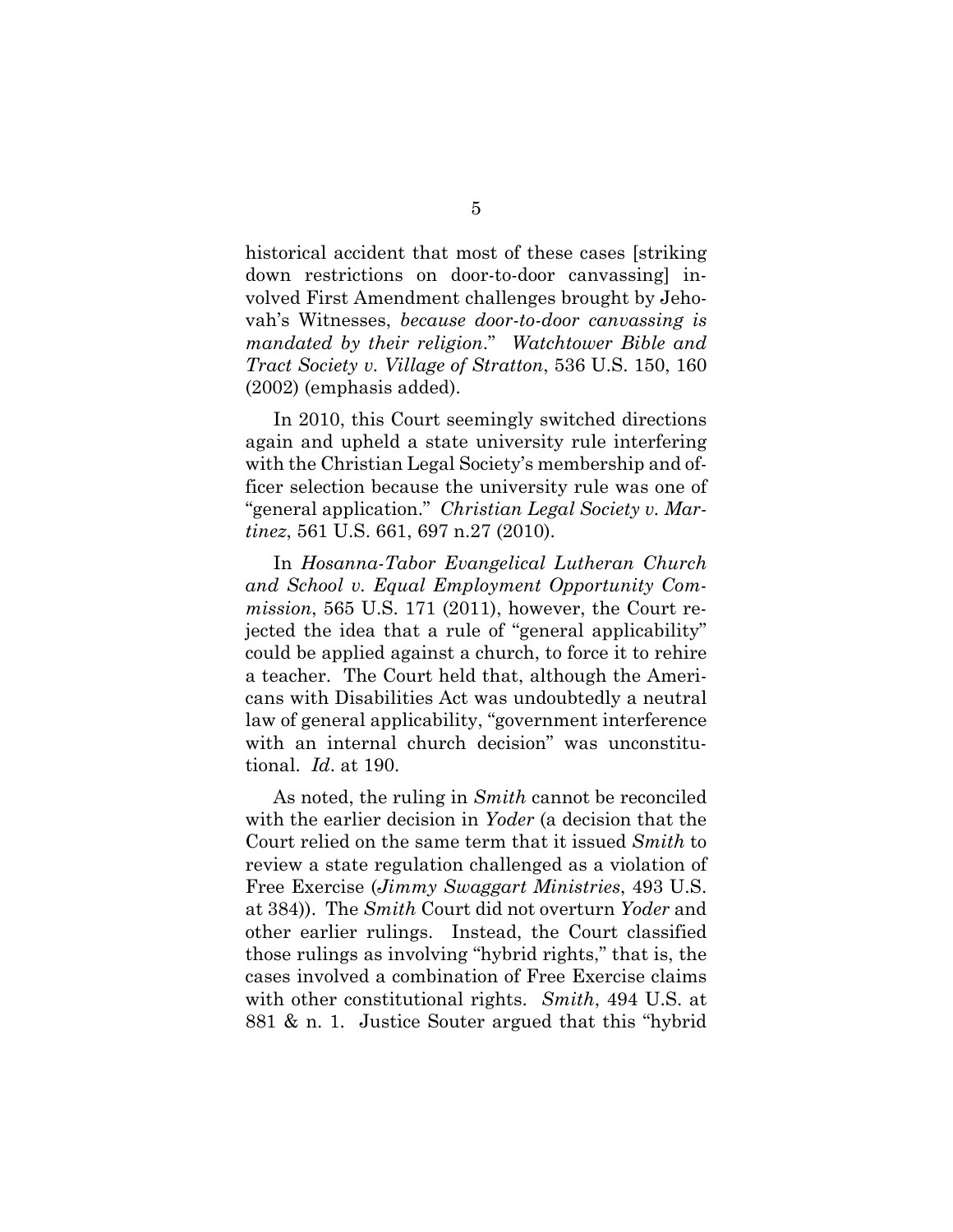rights" distinction was ultimately untenable. *Church of the Lukumi Babalu Aye, Inc. v. City of Hialeah*, 508 U.S. 520, 567 (1993) (Souter, J., concurring). The lower federal courts have proved Justice Souter's point.

Two courts have concluded that a Free Exercise hybrid rights claim deserves strict scrutiny if it is "conjoined with an independently protected constitutional protection." *Brown v. Hot, Sexy, Safer Productions, Inc.*, 68 F.3d 525, 539 (1st Cir. 1995); *see also Henderson v. Kennedy*, 253 F.3d 12, 18 (D.C. Cir. 2001). Meanwhile, the Second, Third, and Sixth Circuits have concluded the hybrid rights language is purely dicta and not binding. *Combs v. Homer-Center School Dist.*, 540 F.3d 231, 245-47 (3rd Cir. 2008); *Knight v. Conn Dep't of Pub. Health*, 275 F.3d 136, 167 (2d Cir. 2001). The Sixth Circuit complained that it is "completely illogical" that a state law would violate the Free Exercise Clause if it implicates other constitutional rights but could not violate the Free Exercise Clause if it did not implicate other constitutional rights. *Kissinger v. Board of Trustees of Ohio State University, College of Veterinary Medicine*, 5 F.3d 177, 180 (6th Cir. 1993). This Court should accept review in this case to return to its prior jurisprudence requiring government to show a compelling state interest to justify an infringement on the fundamental right of religious exercise.

Justice Souter noted: "There appears to be a strong argument … that the [Free Exercise] Clause was originally understood to preserve a right to engage in activities necessary to fulfill one's duty to one's God, unless those activities threatened the rights of others or the serious needs of the State." *Church of the Lukumi*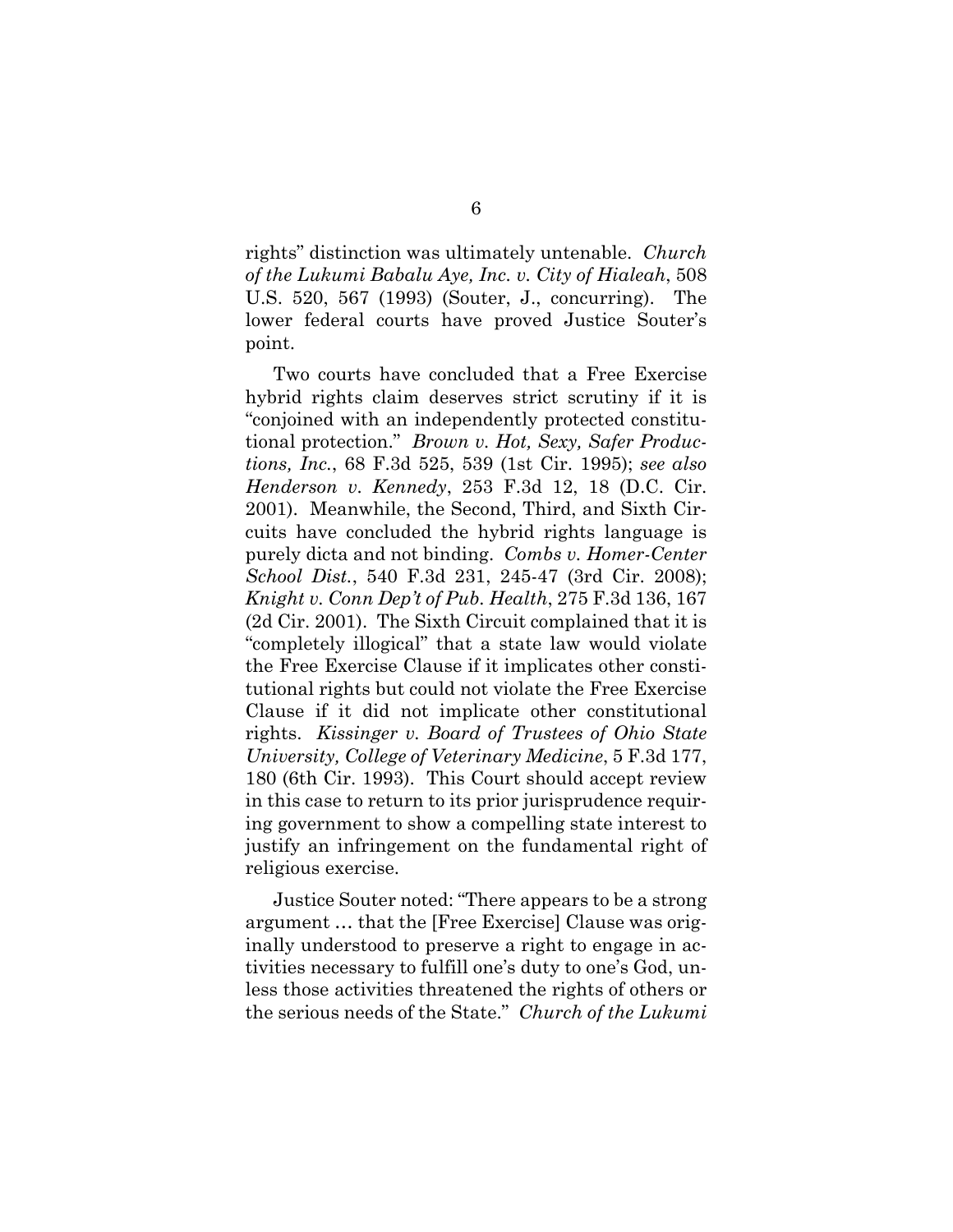*Babalu Aye*, 508 U.S. at 575-76 (Souter, J., concurring). It is time to reconsider the ruling in *Smith* and return to that original understanding. This case presents an appropriate vehicle to do so.

**II. The Original Understanding of the Free Exercise Clause at the Time of the Ratification of the First Amendment Was a Broad Prohibition of Government Compulsion to Violate Religious Beliefs.** 

Important clues to the scope of religious liberty the Founders recognized and intended to protect in the First Amendment can be found in the writings of James Madison, the record of the First Congress, the 1787 Constitution, and the actual practices of state governments at the time of the founding.

## **A. The higher duty rationale supports an interpretation of the Free Exercise Clause as prohibiting government compulsion to violate religious beliefs.**

The Free Exercise of Religion contained in the First Amendment reflects a pre-governmental, higher duty to the Creator. Because this fundamental right pre-existed the Constitution, the Court should broadly accommodate Free Exercise claims. James Madison articulated the principal religious argument for the right to accommodation of religion directly under the First Amendment in his famous attack on Patrick Henry's general assessment bill, *Memorial and Remonstrance*.

Madison defined religion in that text in the constitutional sense as "the duty we owe to our Creator." J. Madison, *Memorial and Remonstrance Against Religious Assessments* (1785), ¶ 11 reprinted in 5 THE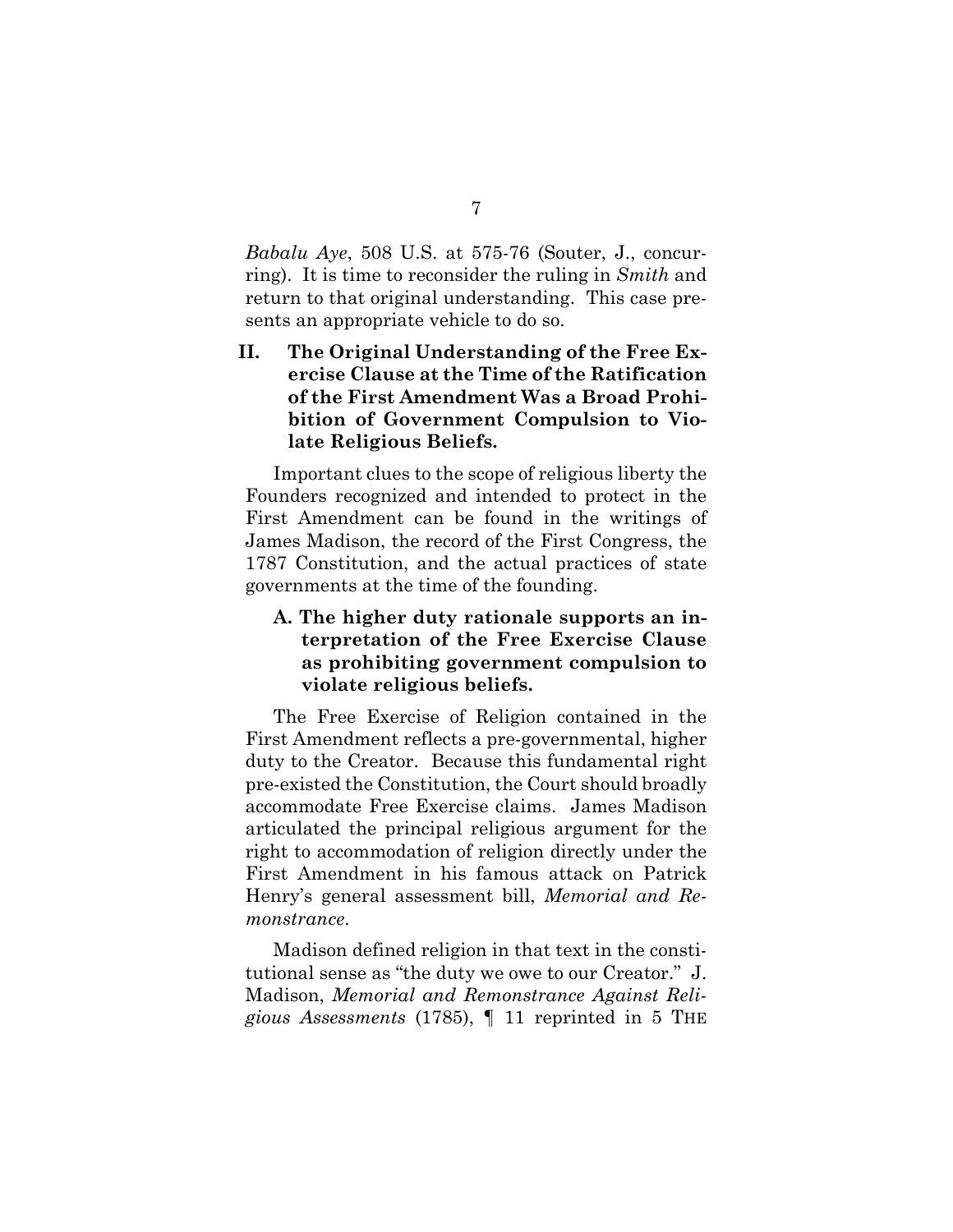FOUNDERS CONSTITUTION 83 (Phillip Kurland and Ralph Lerner, eds.) (Univ. of Chicago Press 1987). Because beliefs cannot be compelled, he wrote, the "[r]eligion…of every man must be left to the conviction and conscience of every man; and it is the right of every man to exercise it, as these may dictate." *Id.* According to Madison, the free exercise of religion is, by its nature, an inalienable right because a person's beliefs "cannot follow the dictates of other men" and because religion involves a "duty towards the Creator." *Id.* He went on to explain, "This duty [towards the Creator] is precedent both in order of time and in degree of obligation, to the claims of Civil Society" and, therefore, "in matters of Religion, no man's right is abridged by the institution of Civil Society, and that Religion is wholly exempt from its cognizance." *Id.*

The right to Free Exercise of Religion, Madison reasoned, precedes civil society and is superior even to legitimate government. In *City of Boerne v. Flores*, Justice O'Connor pointed out that "Madison did not say that duties to the Creator are precedent only to those laws specifically directed at religion, nor did he strive simply to prevent deliberate acts of persecution or discrimination. The idea that civil obligations are subordinate to religious duty is consonant with the notion that government must accommodate, where possible, those religious practices that conflict with civil law." *City of Boerne v. Flores*, 521 U.S. 507, 561 (1997) (O'Connor, J., dissenting). The Founders appealed to "the Laws of Nature and Nature's God" to justify signing the Declaration of Independence. Decl. of Independence, ¶ 1. Free Exercise claims likewise entail duties to a higher authority. Because the Founders likely operated on the belief that God was real, the consequence of refusing to exempt Free Exercise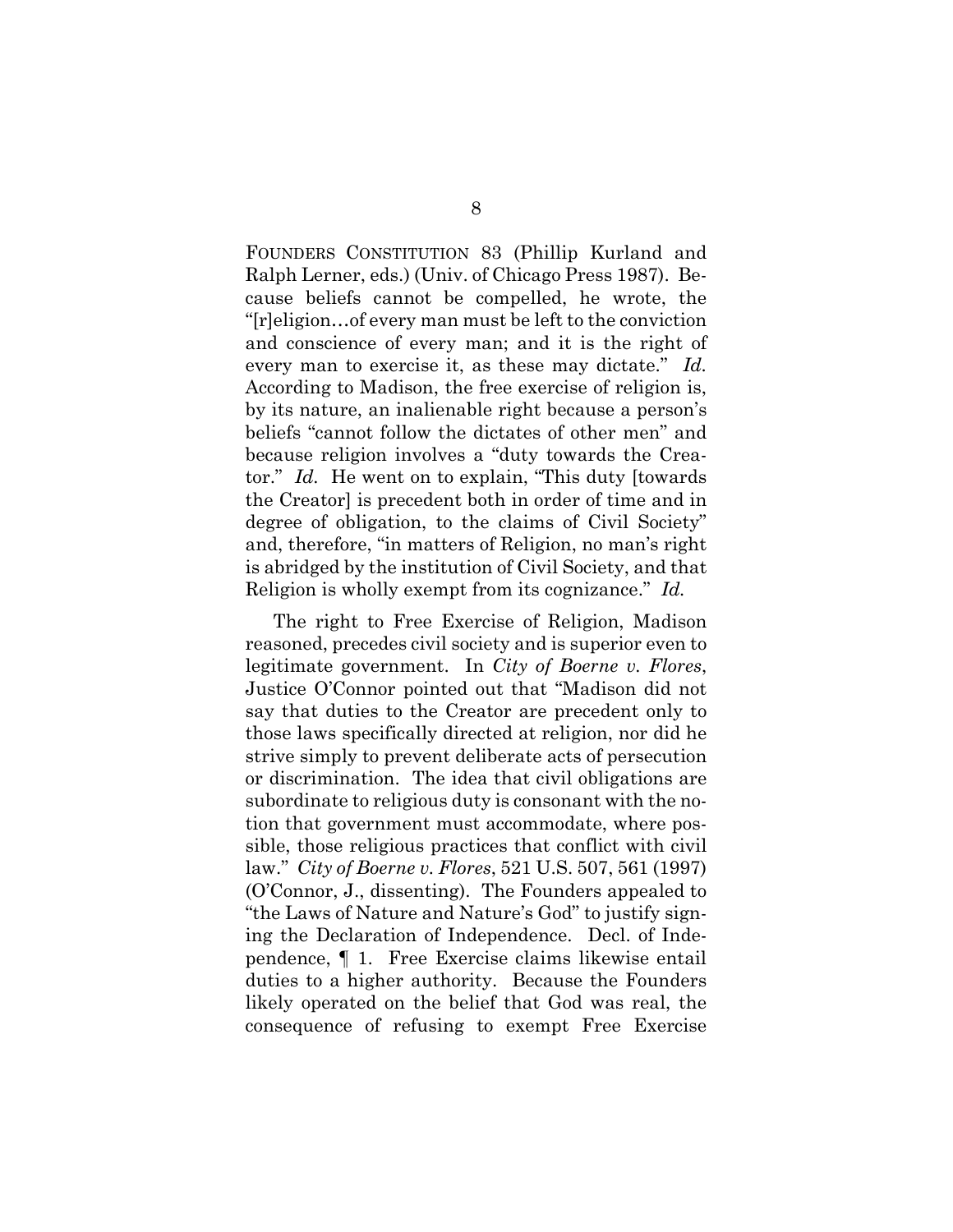claimants from even facially benign laws would have been to unjustly require people of faith to "sin and incur divine wrath." William Penn, *The Great Case for Liberty of Conscience* (1670) in WILLIAM PENN, THE POLITICAL WRITINGS OF WILLIAM PENN, introduction and annotations by Andrew R. Murphy (Indianapolis: Liberty Fund, 2002).

Madison, therefore, did not likely conceive "of a secular society in which religious expression is tolerated only when it does not conflict with a generally applicable law," *City of Boerne*, 521 U.S. at 564 (O'Connor, J., dissenting), but rather he likely conceived of a society in which citizens have the individual liberty under the Free Exercise Clause to live out their faith. Madison anticipated the *Smith* Court's insistence (494 U.S. at 890) that those who seek protection for religious exercise must do so through the majoritarian political process. Madison observed that in matters of religion, a man "cannot follow the dictates of other men." *Memorial and Remonstrance*, 5 THE FOUNDERS CONSTITUTION 83. Such trespasses on the actual Free Exercise of Religion by the majority are an illegitimate interference with that inalienable right and would effectively write the Free Exercise Clause out of the Constitution.

## **B. The record of the First Congress supports an interpretation of the Free Exercise Clause as prohibiting government compulsion to violate religious beliefs.**

There was only one treatment of accommodation of religion from generally applicable laws in the record of the First Congress. A special committee had proposed a provision on religion declaring "no person religiously scrupulous shall be compelled to bear arms."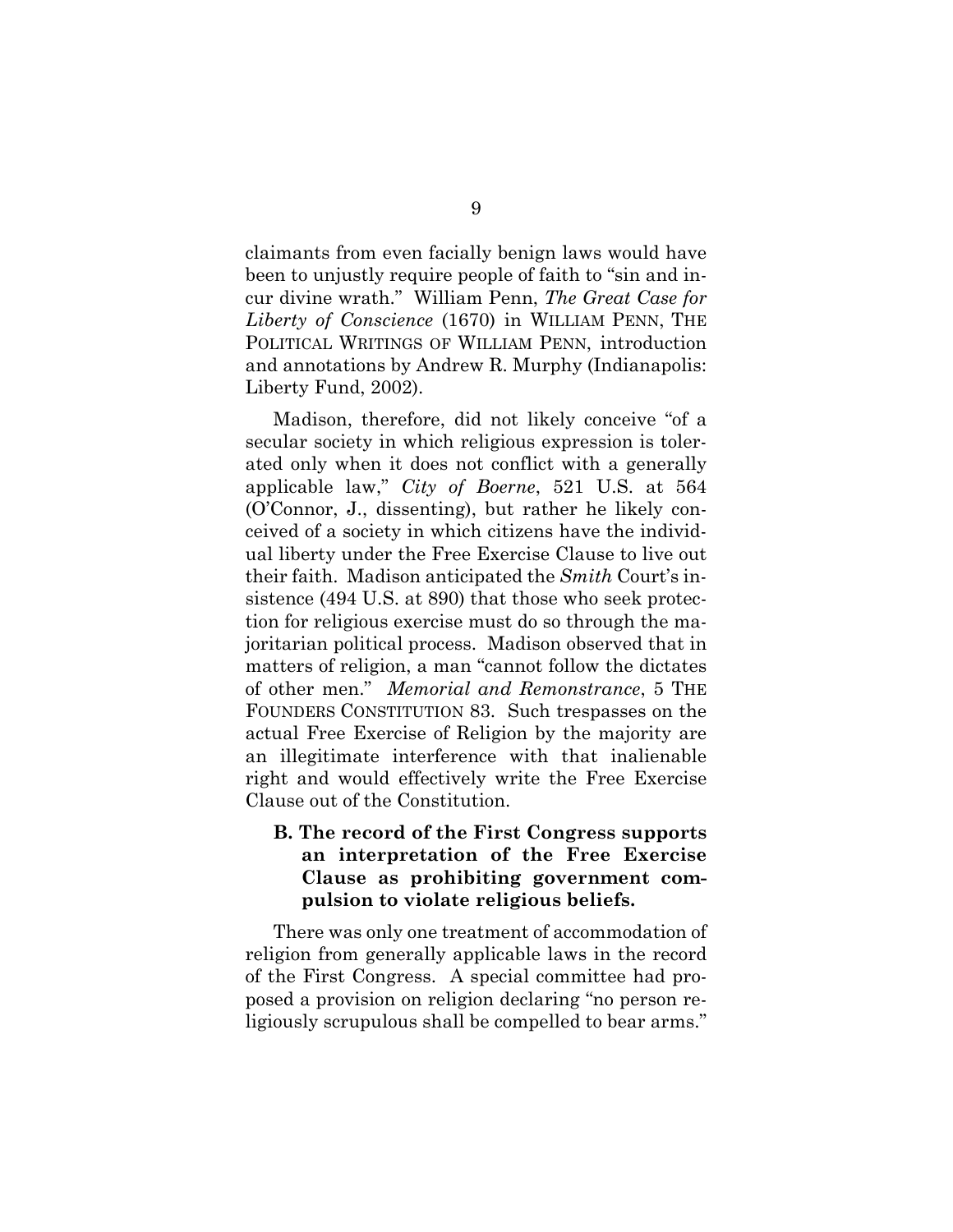1 Annals of Cong. 749 (J. Gales ed. 1834) (Aug. 17, 1789). The discussion that followed tends to show the Founders recognized, as part of their legal landscape, broad accommodation of religion.

Representative Jackson proposed to modify the provision to accommodate people who were religiously scrupulous against bearing arms to require that those individuals pay for a substitute. 1 Annals of Cong. 750 (J. Gales ed. 1834) (proposal of Rep. Jackson, Aug. 17, 1789). Representative Sherman objected to Jackson's "upon paying an equivalent" modification, however. Sherman reminded his colleagues "those who are religiously scrupulous at bearing arms are equally scrupulous of getting substitutes or paying an equivalent. Many of them would rather die than do either one or the other." 1 Annals of Cong. 750 (J. Gales ed. 1834) (remark of Rep. Sherman, Aug. 17, 1789).

In Sherman's view, a separate provision like Jackson proposed was not absolutely necessary to protect religious conscience because our national charter was unlike the seventeenth-century governments that arbitrarily threatened the liberty of conscience and other inalienable rights. *Id.* On the contrary, Sherman stated, "[w]e do not live under an arbitrary Government." *Id.* The implication of Sherman's remarks is that no express, textual protection was needed in the Bill of Rights over and above the Free Exercise Clause for those situations where the Founders predicted potential conflicts between a common, secular task and a religious belief because refusing to accommodate pacifist sects like the Quakers and Moravians from military service would be the very definition of arbitrary government.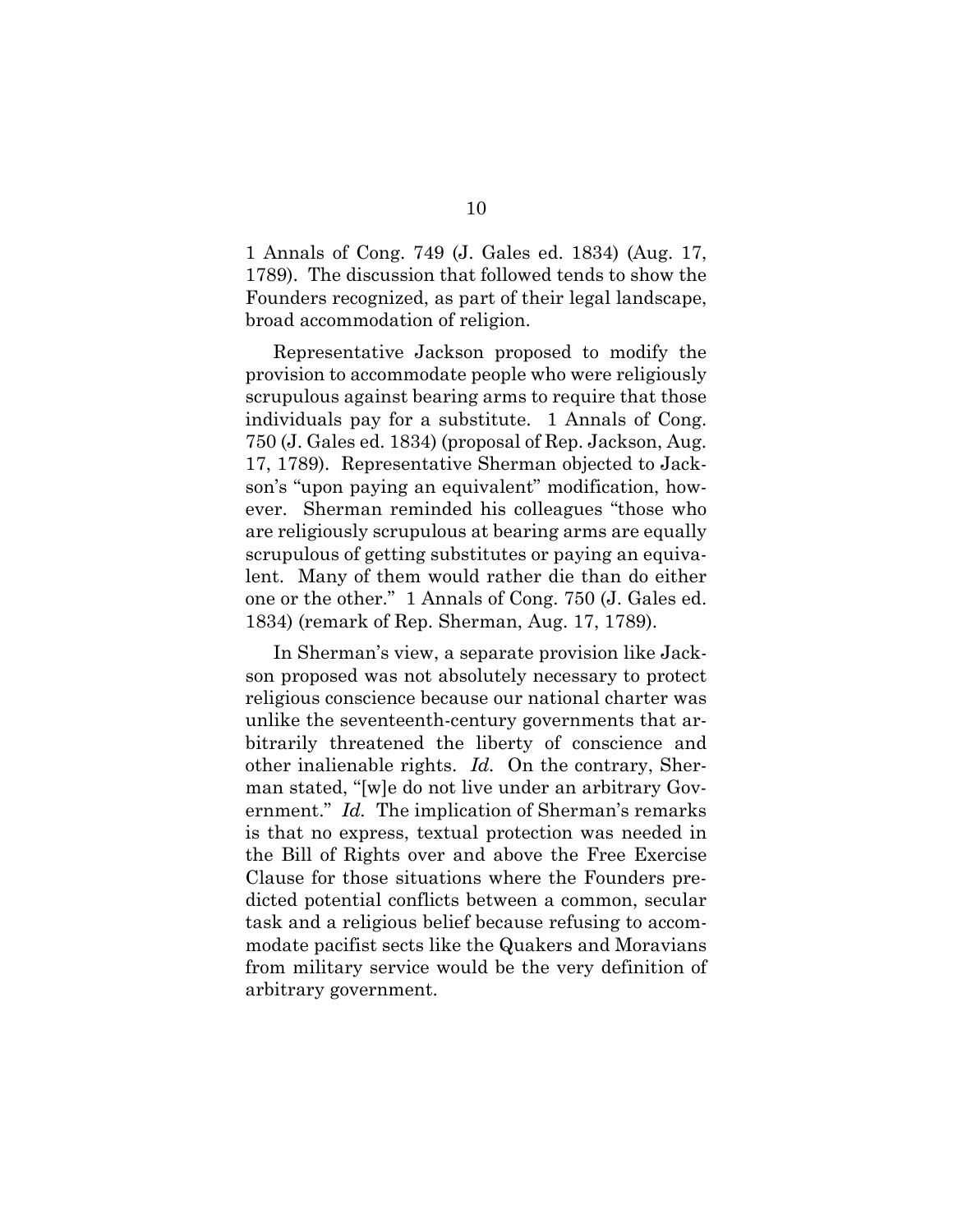Sherman's view that Congress had nothing to do with religion was very common at the time the First Amendment was ratified. But even the position of the representatives who believed the provision was essential to Free Exercise, like Elias Boudinot who hoped the new government would show the world that the United States would not restrict anyone's religious exercise, "strongly suggests that the general idea of free exercise exemptions was part of the legal culture." Michael W. McConnell, *The Origins and Historical Understanding of Free Exercise of Religion*, 103 Harv. L. Rev. 1409, 1501 (1990). That the Founders recognized and intended to protect the importance of religious conscience, which may sometimes conflict with federal practice, is further supported by the noticeable parallel between that proposal and the Oath Clause, which ended up in the 1787 Constitution.

## **C. The Oath Clause supports an interpretation of the Free Exercise Clause as prohibiting government compulsion to violate religious beliefs.**

The 1787 Constitution contained an express recognition of religious exercise. The Oath Clause contemplated a protection for Free Exercise of Religion for those situations in which the Founders foresaw a potential conflict between federal practice and individual liberties.

The Oath Clause of Article VI provides:

The Senators and Representatives before mentioned, and the members of the several state legislatures, and all executive and judicial officers, both of the United States and of the several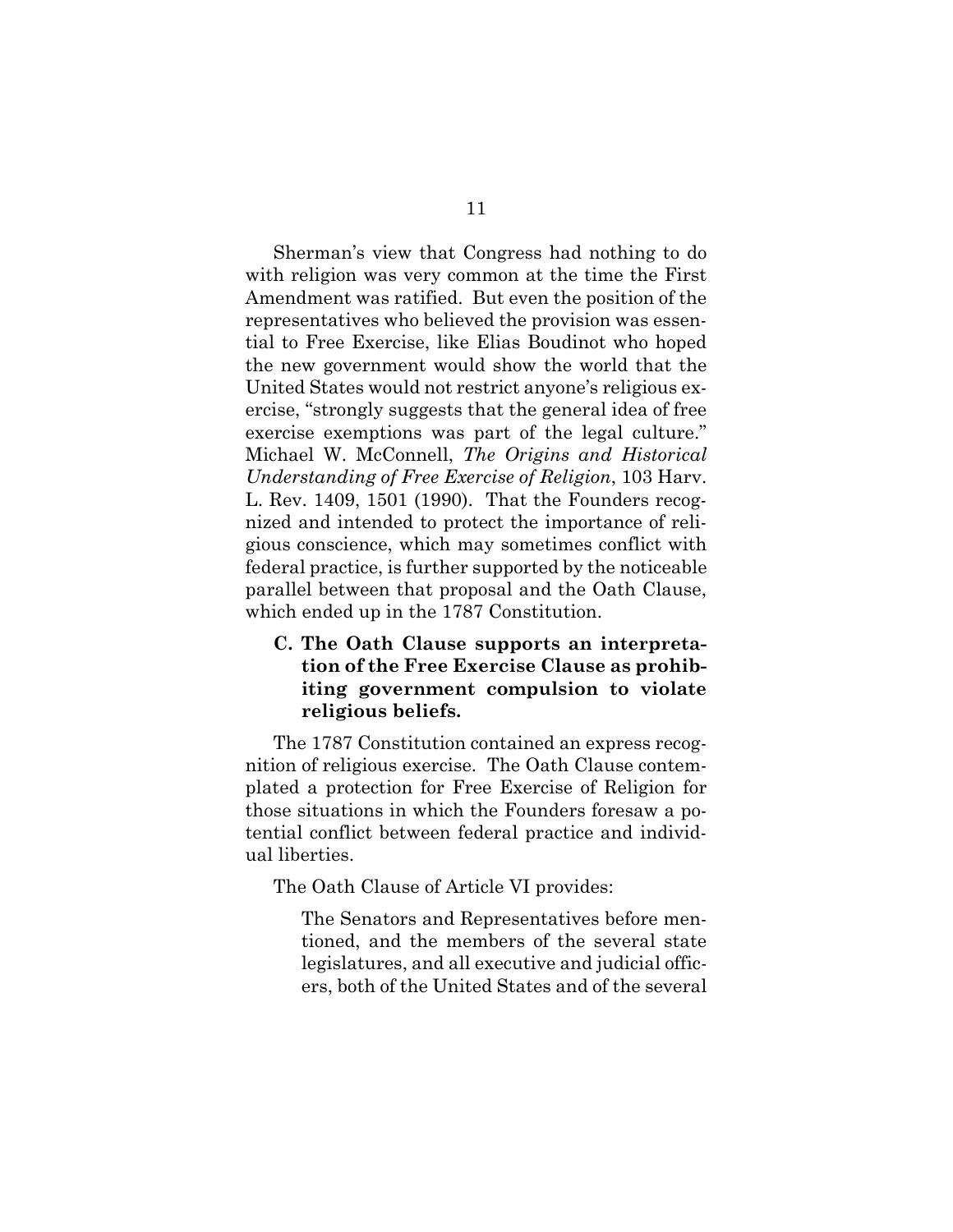states, shall be bound by oath *or affirmation*, to support this Constitution.

U.S. Const., Art. VI (emphasis added). Similarly, Article II requires the President "[b]efore he enter on the Execution of his Office, he shall take the following Oath *or Affirmation*:--'I do solemnly swear (*or affirm*)…."

The exception for "affirmations" was an important addition to preserve religious exercise. Oaths were not sworn under penalty of secular punishment. The concept of an oath at the time of the founding was explicitly religious. To take an oath, one had to believe in a Supreme Being and some from of afterlife where the Supreme Being would pass judgment and mete out rewards and punishment for conduct during this life. Letter from James Madison to Edmund Pendleton, 8 THE DOCUMENTARY HISTORY OF THE RATIFICA-TION OF THE CONSTITUTION, (John P. Kaminski, *et al.* eds. (Univ. of Virginia Press (2009)) at 125 ("Is not a religious test as far as it is necessary, or would operate, involved in the oath itself?").

The exception to the Oath Clause was for adherents of those religious sects that read the Gospel of Matthew and the Epistle of St. James as prohibiting Christians from swearing any oaths. In the absence of an exception, then, Quakers and Mennonites would have been barred from state and federal office. Their choice would have been to forego public office or accept the compulsion to take an action prohibited by their religion. The Constitution, however, resolved this concern by providing that public office holders could swear an oath *or* give an affirmation. This religious liberty exception to the oath requirement excited little commentary in the ratification debates. The founding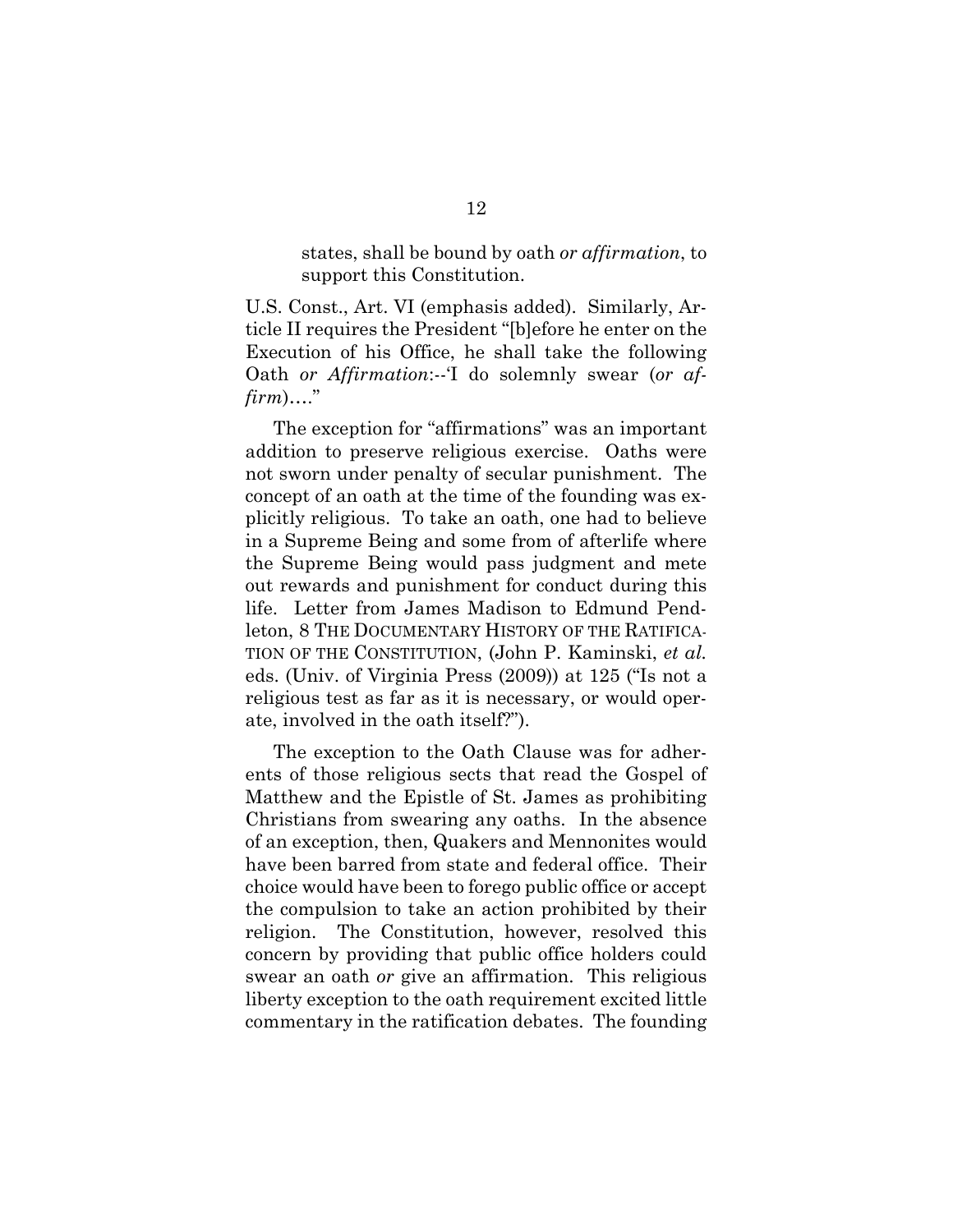generation was already comfortable with this type of exception and many states had similar provisions in their state constitutions. These provisions did not create a specific, limited accommodation, but instead protected freedom of conscience in the instances the founding generation expected government compulsion to come into conflict with religious belief.

**D. Historical practices at the time of the founding support an interpretation of the Free Exercise Clause as prohibiting government compulsion to violate religious beliefs.** 

All the early state constitutions sought to guarantee the Free Exercise of Religion. In every state the government had no power to prohibit peaceful religious exercise. Although some state constitutions included the pragmatic Jeffersonian provision permitting governmental interference with religiously motivated acts against public peace and good order, those state constitutions challenge the *Smith* Court's holding that religiously informed conduct as opposed to mere beliefs is not protected against generally applicable laws. *E.g.*, N.Y. Const. (1777), section 38; Mass. Const. (1780), art. II. Rather, in recognizing exceptions to Free Exercise even where the individual's acts are religiously motivated, those provisos tend to confirm that the founding generation understood "free exercise" to mean "freedom of action" and to include conduct as well as belief.

State efforts to ensure religious liberty focused on preventing government compulsion of ordinary citizens to violate their religious beliefs. Thus, some state constitutions contained religious conscience ex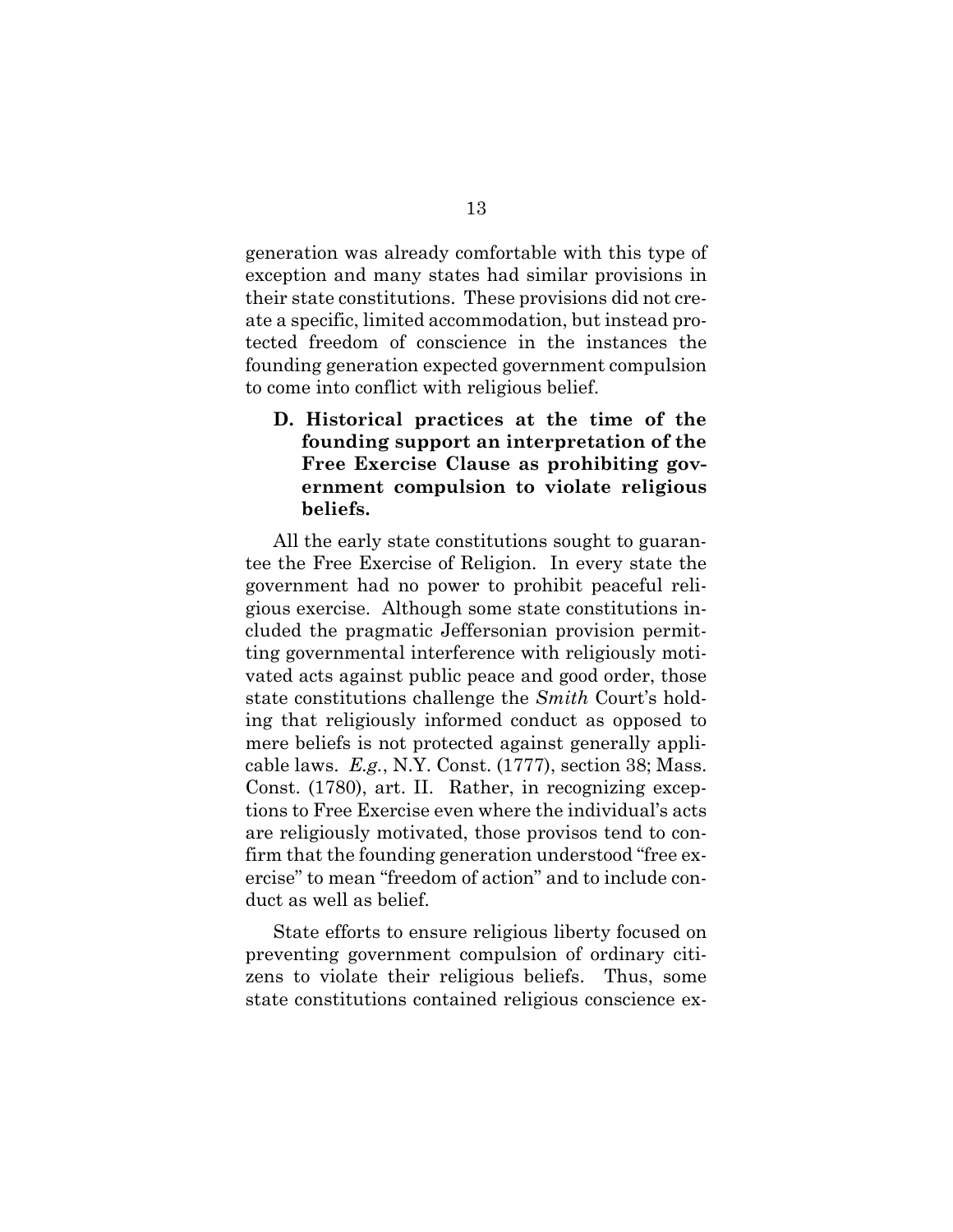emptions. The constitution of New Jersey, for example, excused any person from paying religious taxes. Const. of N.J. (1776), art. 18. Delaware, New Hampshire, New York, and Pennsylvania included exemptions from militia service for Quakers in their state constitutions. Stephen M. Kohn, JAILED FOR PEACE, THE HISTORY OF AMERICAN DRAFT LAW VIOLATORS 1658-1985 (Praeger 1987). Statutes containing a similar exemption from militia service for Quakers were enacted in Georgia, Rhode Island, and Virginia. Margaret E. Hirst, THE QUAKERS IN PEACE AND WAR, (Garland 1972) at 331, 396-97. These early protections acknowledged the Quakers' higher duty to their Creator and accepted that Quaker religious belief forbade the use of arms and chose to honor religious liberty even at the expense of additional soldiers.

This protection of religious liberty is most clearly illustrated during the Revolutionary War where the religious consciences of pacifists were treated with great delicacy. If ever there was a "compelling governmental interest," certainly it was the muster of every able-bodied man to prepare to defend towns from the oncoming British army. Yet George Washington would not compel Quakers to fight. Indeed, when some Quakers were forced to march into Washington's camp at Valley Forge with muskets strapped to their back, Washington ordered their release. *Id.* at 396.

Washington's commitment to this accommodation of religious conscience was also demonstrated in his orders issued to towns that were in the path of the British army's march. In January 1777, as the British army advanced on Philadelphia, Washington ordered "that every person able to bear arms (*except such as*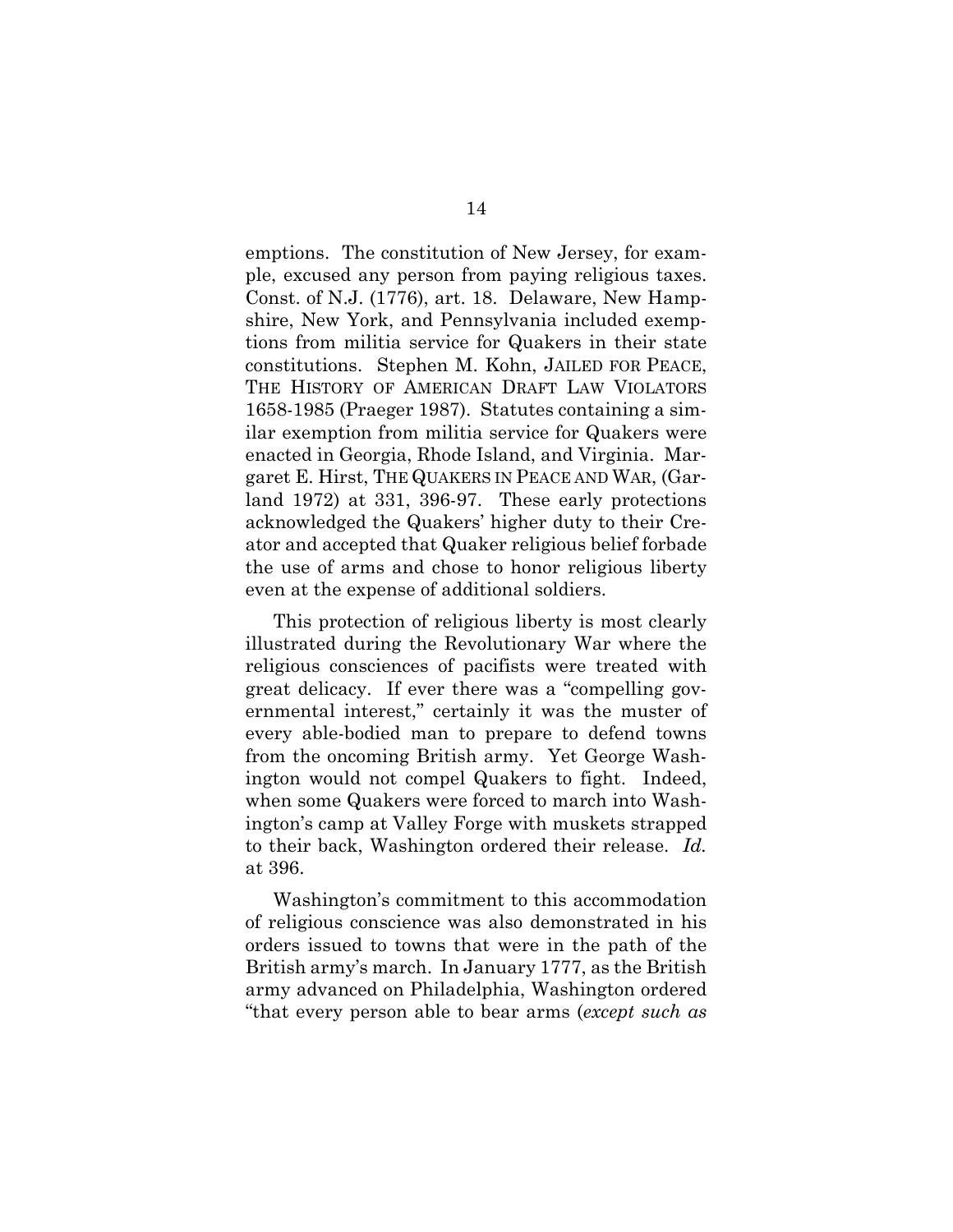*are Conscientiously scrupulous against in every case*) should give their personal service." George Washington, Letter of January 19, 1777, in JAILED FOR PEACE, *supra* at 10 (emphasis added). The call for every man to "stand ready…against hostile invasion" was not a simple request. The order included the injunction that "every person, who may neglect or refuse to comply with this order, within Thirty days from the date hereof, will be deemed adherents to the King of Great Britain, and treated as common enemies of the American states." Proclamation issued January 25, 1777 in GEORGE WASHINGTON, A COLLECTION, W. B. Allen (Liberty Classics 1988) at 85. Again, however, the order expressly excused those "conscientiously scrupulous against bearing arms." *Id.* Even in the face of the most extreme need for militia to resist the British army, Washington's army would not compel Quakers and Mennonites to violate their religious beliefs.

These examples demonstrate that the founding generation understood religious liberty to mean that even generally applicable laws do not permit government to compel a citizen to violate his religious beliefs. The original understanding of the Free Exercise Clause thus forbids the State of Washington from compelling Mrs. Stutzman to violate her religious beliefs.

**III. State Courts Authorizing Punishment of Businesses and Individual for Adherence to Faith Based on the** *Elane Photography* **Decision Perpetuate Errors of the New Mexico Supreme Court.** 

Several state courts, including the court below, have relied on the New Mexico Supreme Court decision in *Elane Photography, LLC v. Willock*, 309 P.3d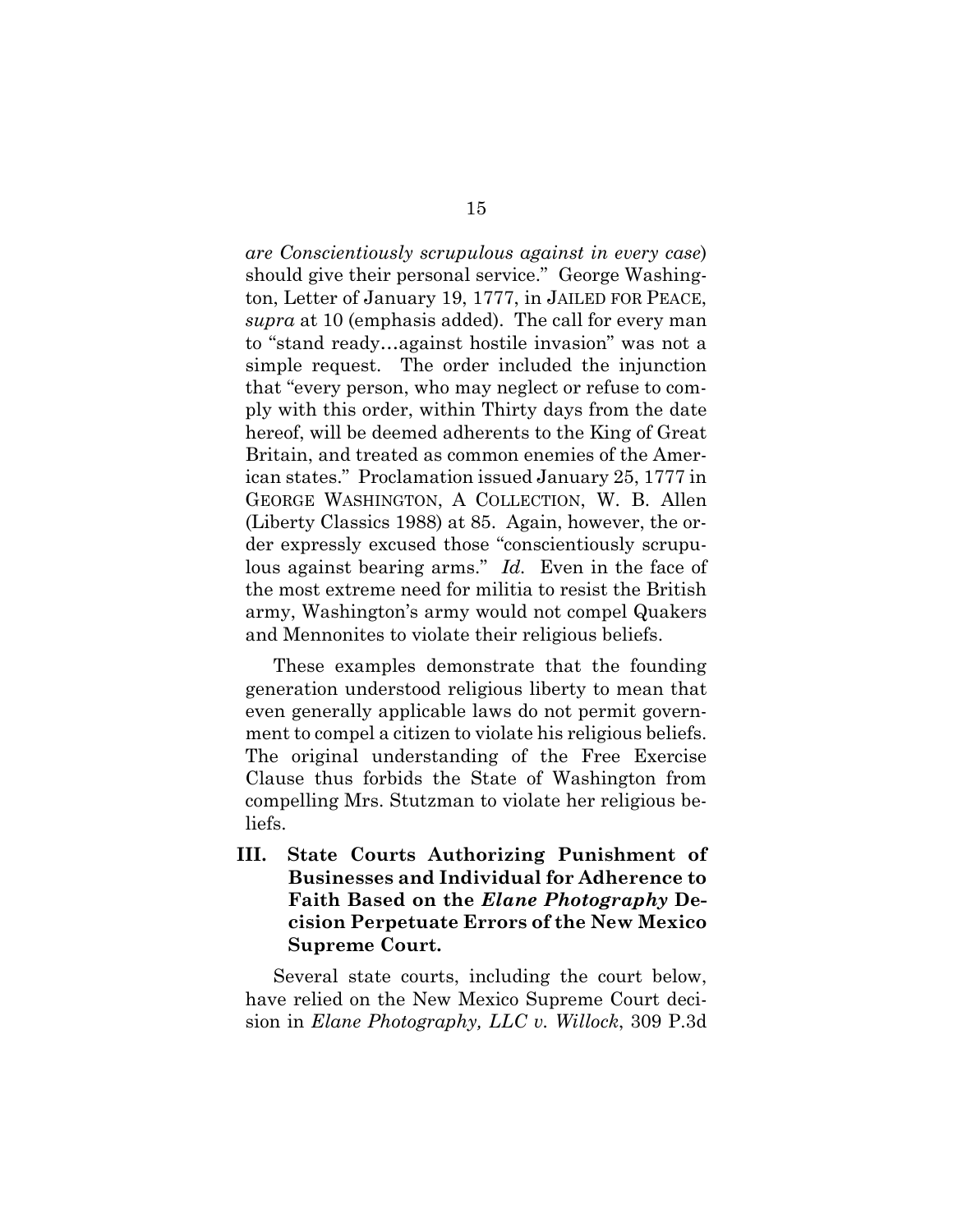53 (N.M. 2013) to uphold penalties assessed against individuals who refuse to lend their expressive arts to same-sex wedding ceremonies. The *Elane Photography* decision was one of the first state court decisions on the issue of whether individuals had a right to refrain from speaking in favor of same-sex marriage, so it is natural that other courts would look to that decision for direction. Yet the reliance on that decision has merely magnified the constitutional errors of the New Mexico court. This Court should grant review in this case to correct these conflicts with Supreme Court precedent.

## **A. The New Mexico Supreme Court misconstrued this Court's precedents on the First Amendment's protection against compelled speech.**

In concluding that wedding photographers Jonathan and Elaine Huguenin lacked a First Amendment right to refuse to photograph a same-sex wedding, the New Mexico Supreme Court never expressly acknowledged that creation of a photograph is an artistic endeavor entitled to protection under the First Amendment. There can be little doubt, however, that photography is a constitutionally protected form of speech. *Abood v. Detroit Bd. of Ed.*, 431 U.S. 209, 231 (1977) ("But our cases have never suggested that expression about philosophical, social, artistic, economic, literary, or ethical matters - to take a nonexhaustive list of labels - is not entitled to full First Amendment protection."). The photograph itself is speech, and it is the speech of the photographer. *See United States v. Stevens*, 559 U.S. 460, 468 (2010) (noting that regulation of the content of photographs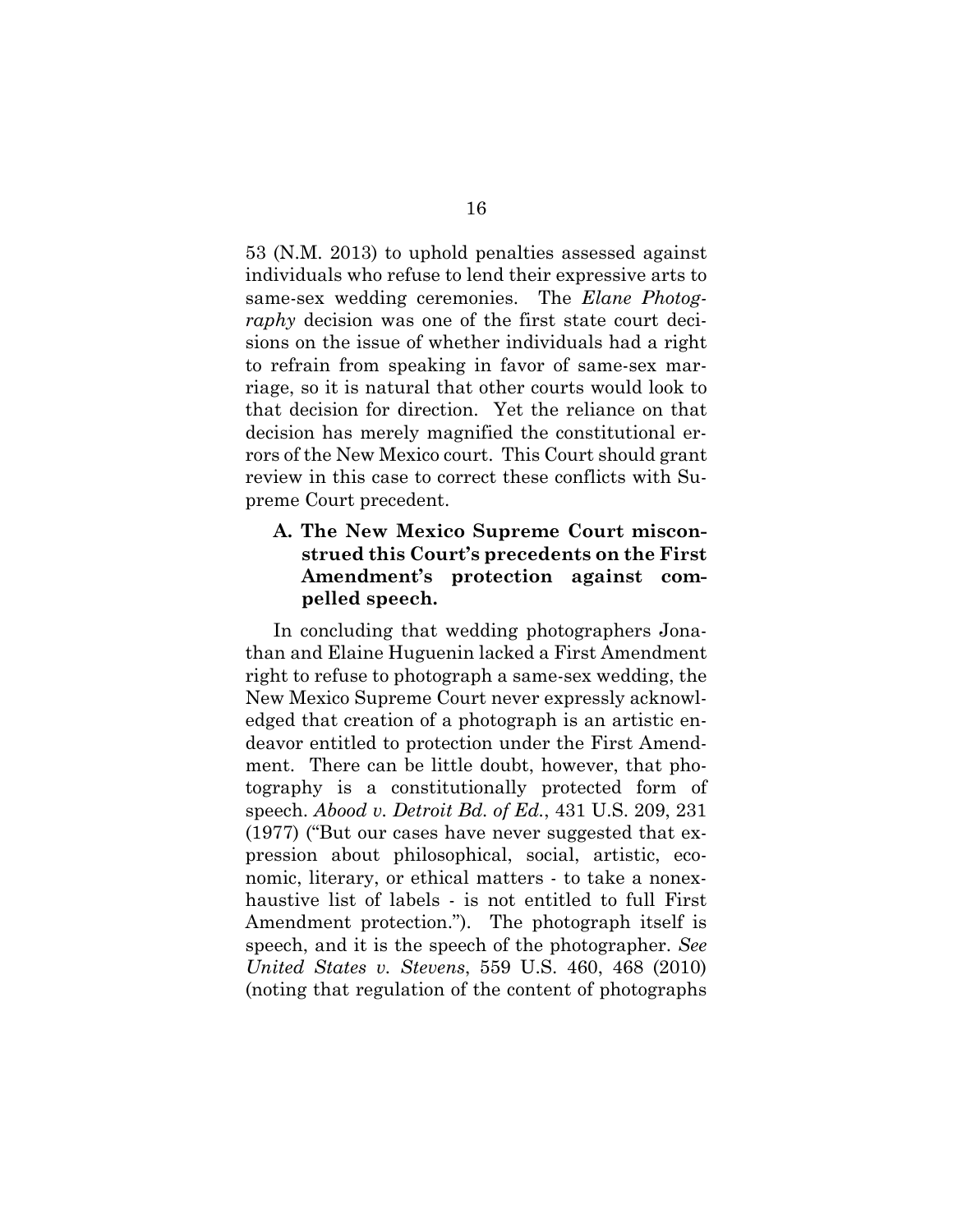is content-based regulation under the First Amendment requiring strict scrutiny). Resolution of this issue should have been the first step for the New Mexico court. Instead of explicitly acknowledging that the application of the New Mexico law to Elane Photography regulated speech, the court chose instead to attempt to distinguish the relevant precedent of this Court. The distinctions posited by that court, however, are not supported by the law.

First, and most problematic, the New Mexico court ruled that application of the state's public accommodations law to Elane Photography passed constitutional muster because the law "does not compel Elane Photography to either speak a government mandated message or to publish the speech of another." *Elane*, 309 P.3d at 59. To support this cramped view of the compelled speech doctrine, the New Mexico court relied on a passage from the Court's decision in *Rumsfeld v. Forum for Academic & Institutional Rights, Inc.*, 547 U.S. 47 (2006), where this Court noted: "Our compelled-speech cases are not limited to the situation in which an individual must personally speak the government's message. We have also in a number of instances limited the government's ability to force one speaker to host or accommodate another speaker's message." *Id*. at 63. From this passage, the New Mexico court concluded that compelled speech doctrine was limited to these two narrow areas. *See id*. There is nothing in *Rumsfeld*, however, that indicates that this Court meant to give an exhaustive list of all types of compelled speech that conflict with the First Amendment. This Court has consistently ruled that an individual cannot be compelled to speak a message with which he disagrees, irrespective of whose message it is. *E.g.*, *Knox v. Serv. Employees*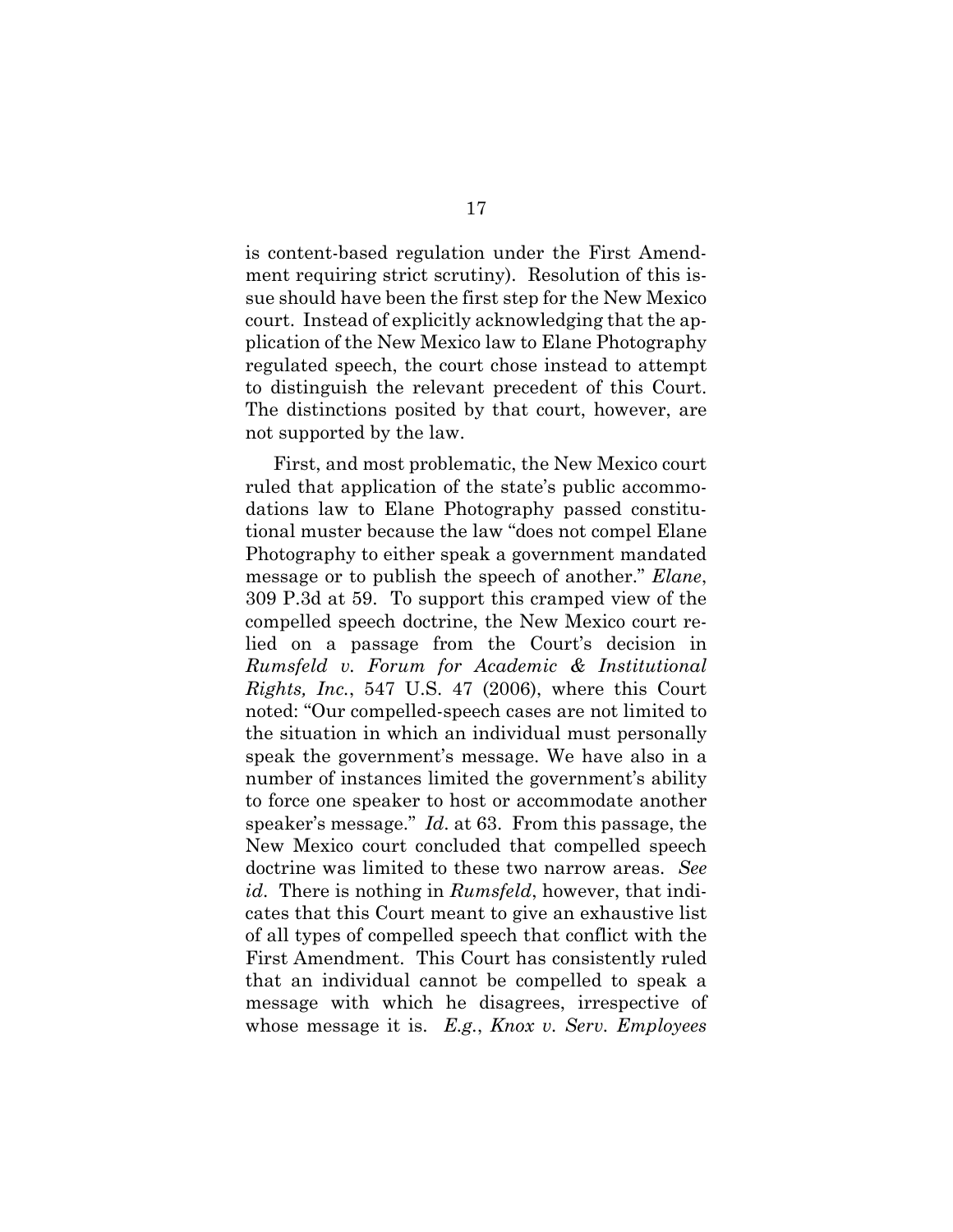*Int'l Union*, 567 U.S. 298, 309 (2012); *Riley v. Nat'l Fed'n of the Blind*, 487 U.S. 781, 796-97 (1988); *Keller v. State Bar of Cal.*, 496 U.S. 1, 9-10 (1990); *Abood*, 431 U.S. at 234-35.

Although the New Mexico court acknowledged this Court's decisions in *West Virginia State* Board *of Education v. Barnette*, 319 U.S. 624 (1943), and *Wooley v. Maynard*, 430 U.S. 705 (1977), the New Mexico court argued that those cases "are narrower than Elane Photography suggests." *Elane*, 309 P.3d at 64. Rather than finding a broad principle that the government may not compel individuals "to engage in unwanted expression," the New Mexico court's analysis limited *Wooley* and *Barnette* to their unique facts. *See id*. The New Mexico court's analysis finds no support in this Court's decisions and misses several other important decisions involving compelled speech.

For instance, in *Riley*, this Court struck down a state law that required professional solicitors of charitable donations to disclose financial information. *Riley*, 487 U.S. at 795. This Court held that laws that mandated the content of speech were content-based regulations, subject to strict scrutiny, *id*., because the freedom of speech *necessarily* includes "both what to say and what *not* to say," *id.* at 797. That the *Riley*  Court cited *Wooley* and *Barnette* as support for its conclusions is the best evidence that this Court does not consider those cases limited to instances where the regulation "require[s] an individual to 'speak the government's message'"; the speech compelled in *Riley* was the solicitors' own. *Cf. Elane*, 309 P.3d at 63.

Another line of cases demonstrates the error of the New Mexico court's narrow reading of compelled speech cases. In *Knox*, *Abood*, and *Keller*, this Court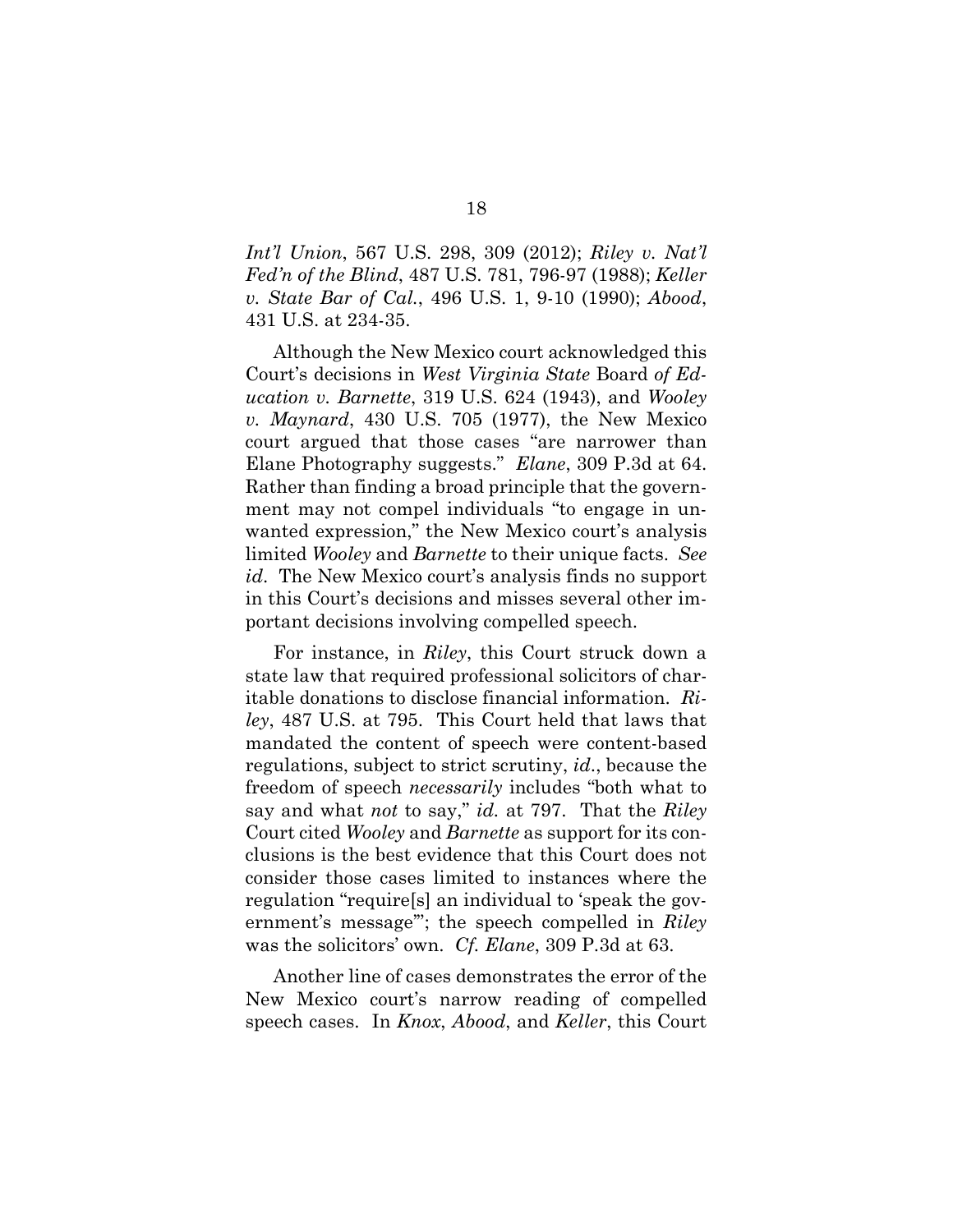ruled that assessing compulsory fees to be used for political speech "constitute a form of compelled speech" and thus triggered First Amendment scrutiny. *Knox*, 567 U.S. at 310; *see also Abood*, 431 U.S. at 235 (citing *Barnette*); *Keller*, 496 U.S. at 9-10. The New Mexico court did not even mention *Riley*, *Abood*, *Knox*, or *Keller* in its decision.

Also instructive is *Miami Herald Publishing Co. v. Tornillo*, 418 U.S. 241 (1974), in which this Court struck down a Florida law requiring newspapers to publish a reply by political candidates to any criticism published in the paper. This Court noted that the regulation punished the newspaper based on its content. *Id*. at 256. In the same way, the New Mexico statute punished Elane Photography based on the content of photographs it refused to create. *Elane*, 309 P.3d at 72. The *Elane* court tried to distinguish *Tornillo* by noting that this Court was concerned that the Florida law would deter newspapers from publishing certain stories, and, again, by limiting it to its facts. 309 P.3d at 67. Yet the New Mexico opinion also argued that the Huguenins could avoid the compelled speech if they would cease doing wedding photography altogether. *Id*. at 66, 68. This is no different than saying that the *Miami Herald* could avoid the right-of-reply statute by refraining from criticizing candidates altogether. In both cases, the state law impermissibly requires an individual to forgo protected speech as a means of avoiding unwanted compelled speech.

Another error in the *Elane* decision is the holding that compelled speech must involve "perceived endorsement" to violate the First Amendment. *Elane*, 309 P.3d at 68-69. The case cited by the New Mexico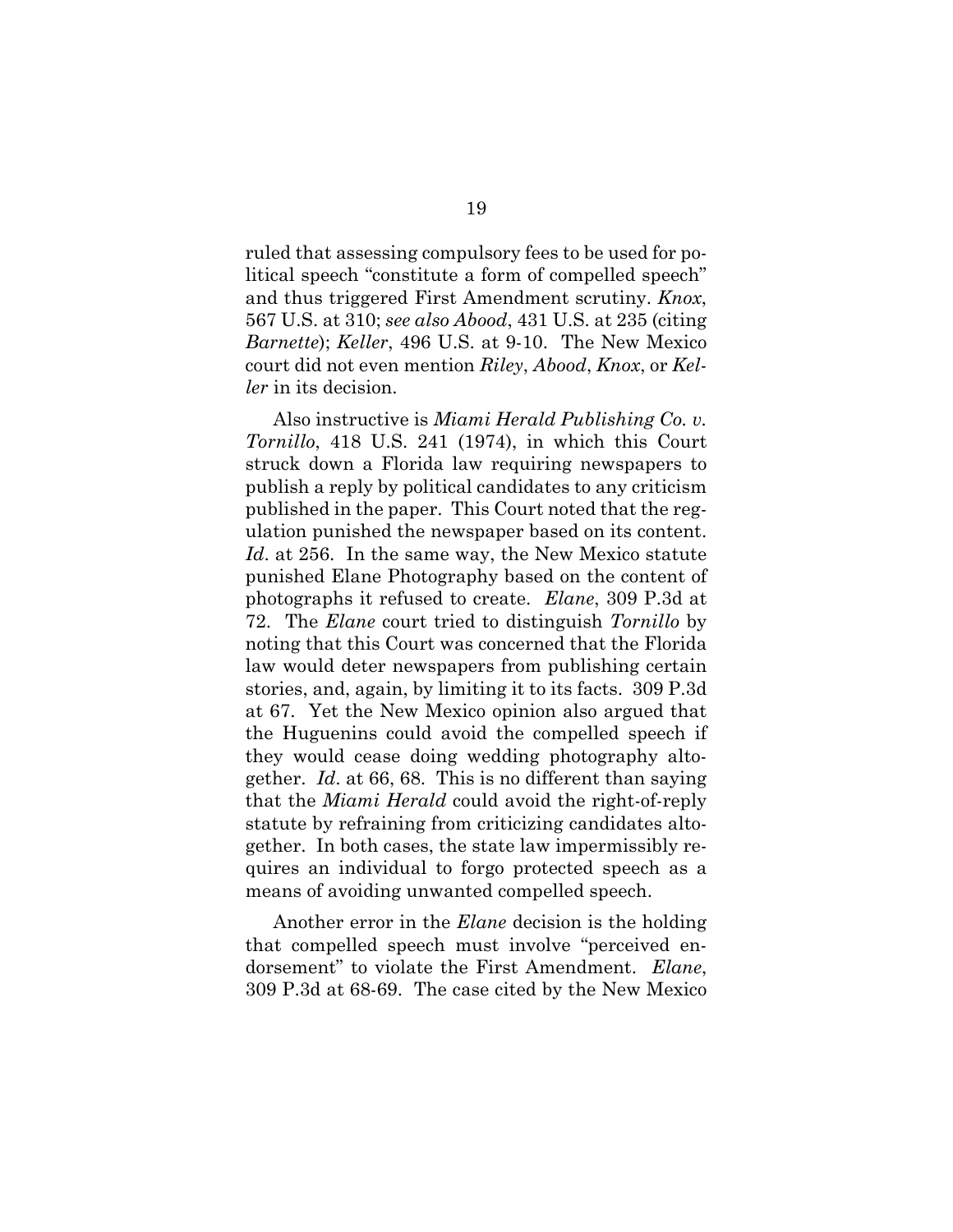court for this proposition, however, explicitly disclaimed any reliance on such a theory. *Id*. at 69 (citing *Hurley v. Irish-American Gay, Lesbian & Bisexual Group of Boston*, 515 U.S. 557, 577 (1995) ("*Without deciding on the precise significance of the likelihood of misattribution . . . .*").

The compelled fee cases are also relevant here. Having held that compelled payment of fees for ideological purposes is compelled speech, *Knox*, 567 U.S, at 310, this Court was not concerned with whether dissenters would be perceived endorsers of the union's speech. Instead, the compelled speech violated the "freedom of belief." *Abood*, 431 U.S. at 235. This Court emphasized the inherent violation of core First Amendment principles created by compelled speech by reference to "Thomas Jefferson's view that '"to compel a man to furnish contributions of money for the propagation of opinions which he disbelieves, is sinful and tyrannical."'" *Keller*, 496 U.S. at 10 (quoting *Abood*). It is not what other people might think the Huguenins believe. The Constitution protects the Huguenins' own freedom of belief. *Abood*, 431 U.S. at 234–35 ("'For at the heart of the First Amendment is the notion that an individual should be free to believe as he will  $\dots$ .").

Third, the conclusion of the New Mexico court that accepting commissions for their work diminished the constitutional protections available to the Huguenins, *see Elane*, 309 P.3d at 66, is also contrary to this Court's precedent. The New Mexico court relied on Elane Photography's for-profit status to avoid applying *Hurley*, in which this Court upheld the right of a not-for-profit parade organizer to exclude a gay, lesbian, and bisexual group from the parade, in violation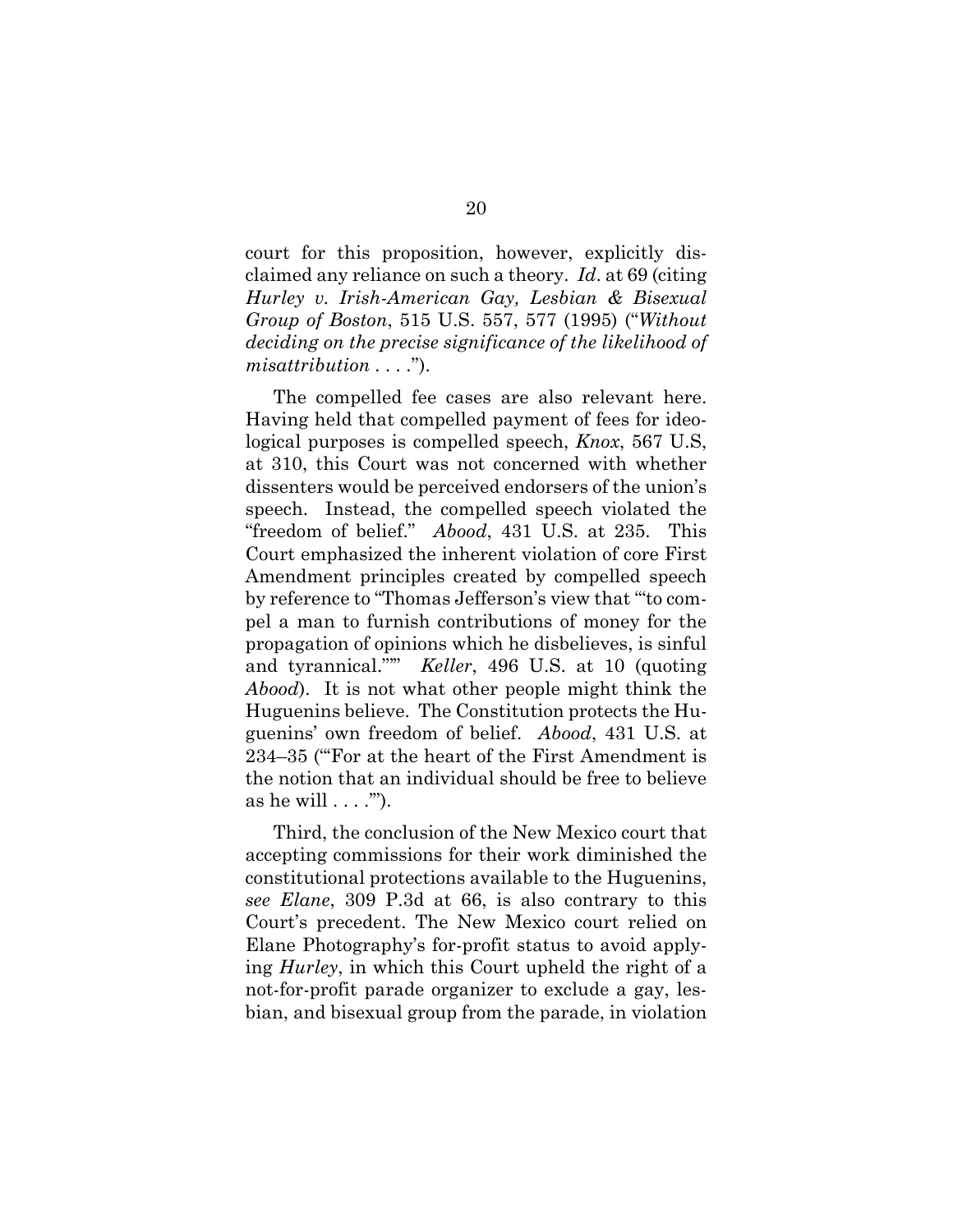of state law similar to the one in *Elane*. The fact that the Huguenins sought to make money from the creation of photographic expressions does not alter the nature of the First Amendment protection of their speech. "It is well settled that a speaker's rights are not lost merely because compensation is received; a speaker is no less a speaker because he or she is paid to speak." *Riley*, 487 U.S. at 801; *see also New York Times Co. v. Sullivan*, 376 U.S. 254, 266 (1964) ("That the Times was paid for publishing the advertisement is as immaterial in this connection as is the fact that newspapers and books are sold."); *Simon & Schuster, Inc. v. Members of the N.Y. State Crime Victims Bd.*, 502 U.S. 105, 116-17 (1991).

## **B. The New Mexico Supreme Court failed to recognize commercial photographers as constitutionally protected speakers in their own right**.

The New Mexico Supreme Court also demonstrated considerable confusion about the nature of the Huguenins' compelled speech claim. It is beyond doubt that photographs are speech protected by the First Amendment. *See National Endowment for the Arts v. Finley*, 524 U.S. 569, 594-96 (Scalia, J., concurring in the judgment), 600-01 (Souter, J., dissenting) (1998).

The *Elane* court compounded its error when it concluded that the Huguenins' expression would not be compelled by displaying photographs in their studio or on their public website, noting that they were not required to display the photographs in their business at all. 309 P.3d at 68. The Huguenins, however, objected not only to the photographic images them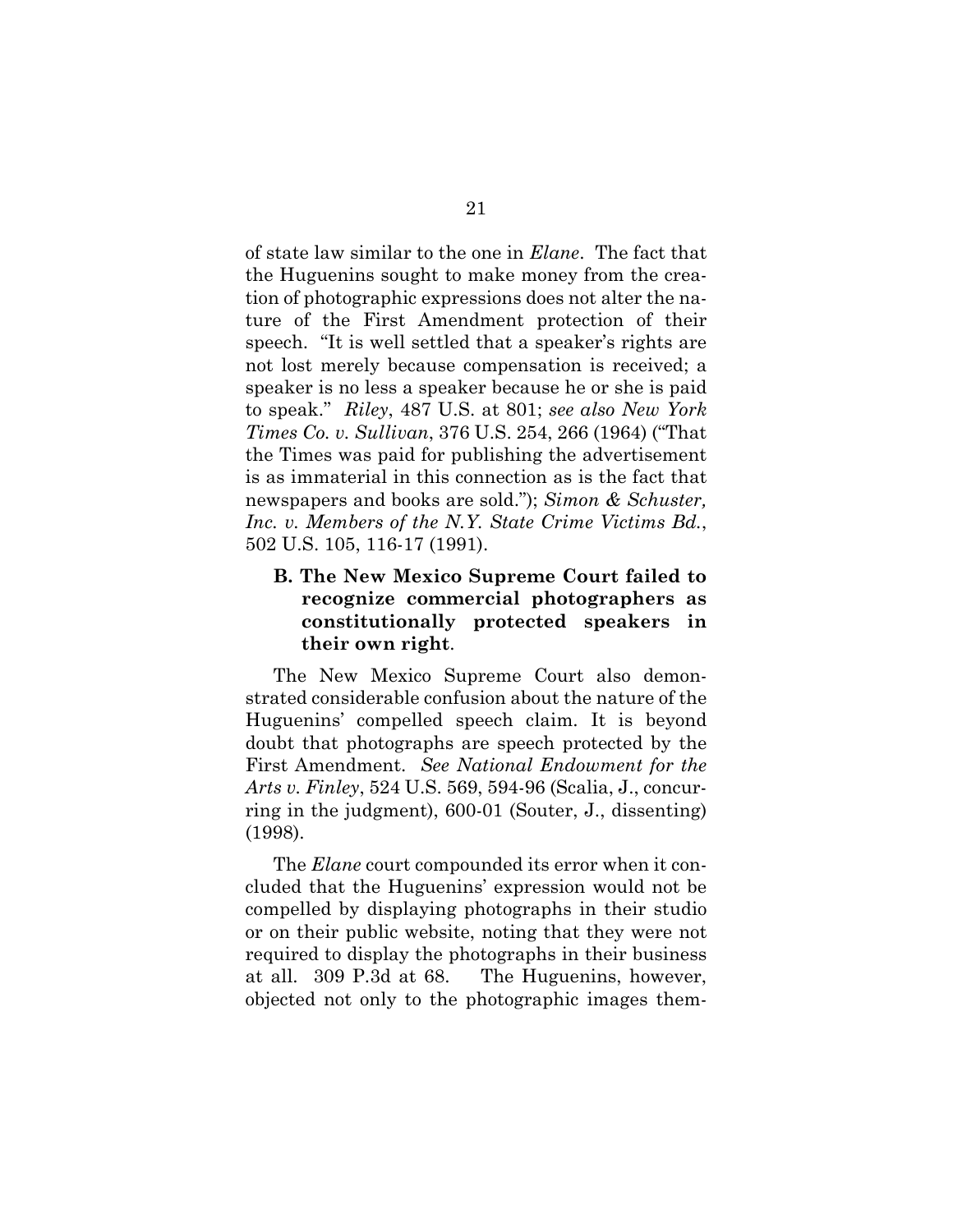selves, but also to being forced to be a part of the process of posing, lighting, capturing, and editing photographs of a same-sex wedding. The process—and not just the result—is inherently expressive of a view they do not wish to express: the "celebration and approval" of such ceremonies. *See id.* at 65.

Wedding photographers are not merely objective stenographers of an event.2 As this Court has noted, the simple exercise of editorial selection of speech is expressive enough to merit First Amendment protection. *Turner Broad. Sys., Inc. v. FCC*, 512 U.S. 622, 636 (1994). But the Huguenins' work is not merely stenography; they craft and tell their own unique story.

Two other areas provide further insight into how producers of expressive content are regarded by the law. In each, it is well established that expressive rights are held by the producers of expressive material—not by the commissioners or the subjects of that content. First, federal copyright ownership remains with an independent contractor who is commissioned to create an artistic work. *Cmty. for Creative Non-Violence v. Reid*, 490 U.S. 730, 750-51 (1989) (citing 17 U.S.C. §§ 201(a), 102). Second, the emerging articulations of a First Amendment right to record the police are based on the stenographic act alone, with no requirement that the photographer contribute artistic,

 $\overline{a}$ 

<sup>2</sup> There is no such thing as objective photography. "[W]e must remember that the photograph is itself the product of a *photographer*. It is always the reflection of a specific point of view, be it aesthetic, polemical, political, or ideological. One never 'takes' a photograph in any passive sense. To 'take' is active." Graham Clarke, *The Photograph* 29 (1997).